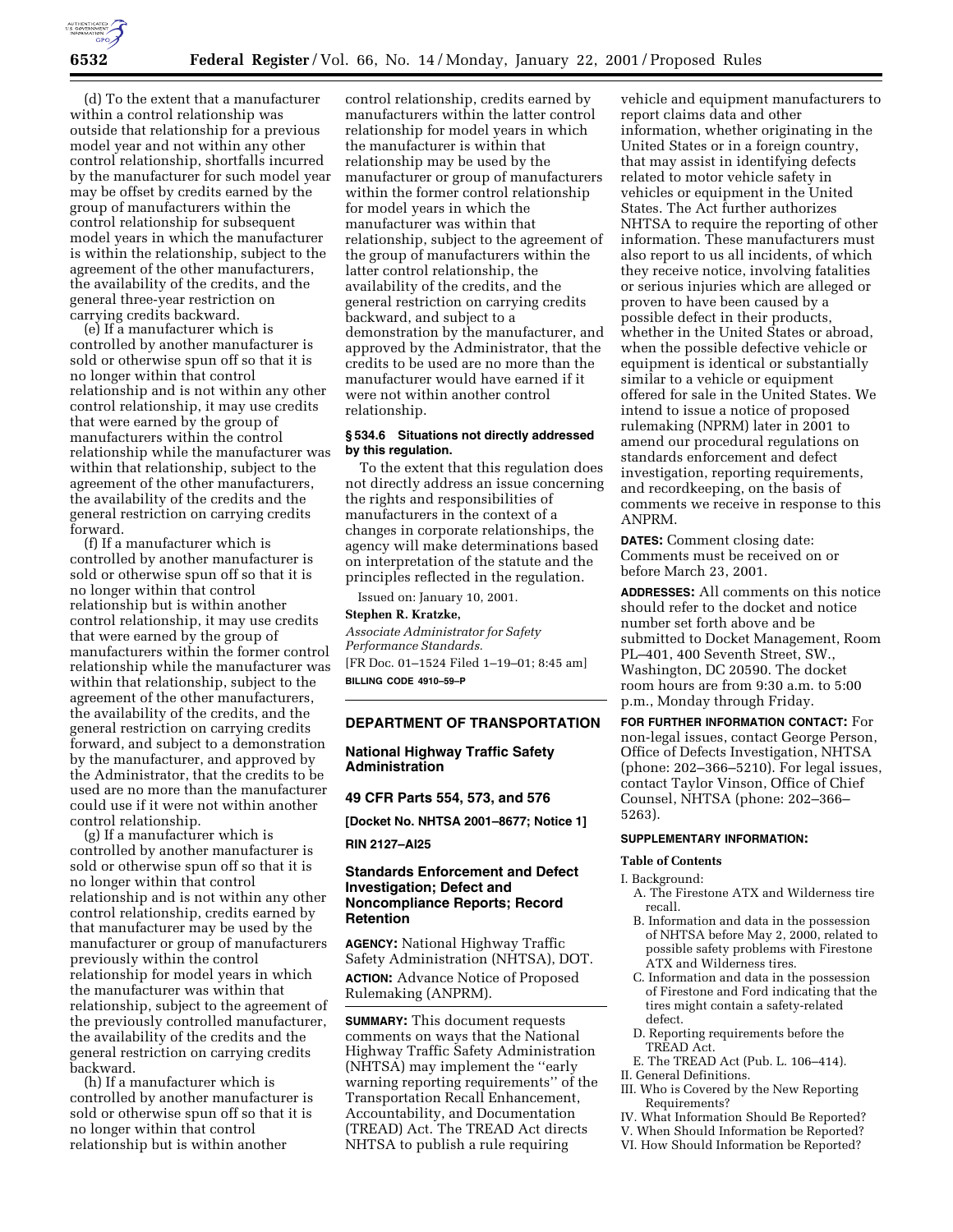VII. How NHTSA Might Handle and Utilize Early Warning Information Reported to it. VIII. Periodic review.

# IX. Rulemaking analyses.

### **SUPPLEMENTARY INFORMATION:**

#### **I. Background**

# *A. The Firestone ATX and Wilderness Tire Recall*

On August 9, 2000, Bridgestone/ Firestone, Inc. (Firestone) announced that it would recall certain ATX, ATXII, and Wilderness AT tires that contained a defect related to sudden tread separation (collectively referred to in this notice as ''the recalled tires''). On August 16, Firestone filed its formal defect report with NHTSA pursuant to 49 CFR part 573. The recall covered P235/75R15 size tires including all ATX and ATX II tires of that size, and all Wilderness AT tires of that size produced at Firestone's Decatur, Illinois, manufacturing plant. At the time, Firestone estimated that approximately 6.5 million of the 14.4 million tires covered by the recall were still in use throughout the United States.

## *B. Information and Data in the Possession of NHTSA Before May 2, 2000, Related to Possible Safety Problems With Firestone ATX and Wilderness Tires*

Between March 1990 and February 2000, NHTSA's consumer complaint database received approximately 46 complaints about Firestone ATX and Wilderness tires (we received additional limited information in July 1998 from State Farm Insurance Company related to insurance claims allegedly involving Firestone ATX tires). Beginning in February 2000, we began to receive additional complaints following a broadcast by a Houston, Texas, television station of a program on the failure of these tires on Ford Explorer vehicles. In March 2000, NHTSA's Office of Defects Investigation (ODI) opened an initial evaluation (IE) to consider whether to open a defect investigation. On May 2, 2000, we opened such an investigation (Investigation No. PE00–020) after having received an additional 44 reports since February 2000. Most of these complaints involved tires installed on Ford Explorer vehicles. None of the complaints covered tires in use outside the United States. The investigation covered over 47 million ATX and Wilderness tires, of various sizes, made in several plants.

### *C. Information and Data in the Possession of Firestone and Ford Indicating That the Tires Might Contain a Safety-Related Defect*

At about the time of the Texas television program in February 2000, Firestone had recorded 193 personal injury claims, 2,288 property damage claims, and was a defendant in 66 law suits related to the tires covered by the investigation. It had also received a number of requests for financial adjustments from consumers who were unhappy with their tires. NHTSA was not aware of these data until after we opened our investigation because Firestone was not required to provide this information to us in the absence of a specific request, and it did not voluntarily provide it.

Ford Motor Company (Ford) had previously taken several actions overseas to address safety problems related to Wilderness tires on Ford Explorer vehicles. In August 1999, Ford offered to replace the P255/70R16 Firestone Wilderness AT tires installed as original equipment on certain Ford Explorer and Mercury Mountaineer models in use in the Persian Gulf region. Ford stated that this action was taken because the tires ''may experience interior tire degradation and tread separation, due to unique Gulf Coast usage patterns and environmental conditions, resulting in a loss of vehicle control.'' Late in February 2000, Ford made a similar offer for almost identical reasons to owners in Malaysia and Thailand of ''certain 1997 Explorers equipped with P235/75R15 Firestone ''All Terrain'' Brand Tires.'' A third offer was made, for the same reasons as the other two offers, in May 2000, to owners in Venezuela covering ''certain 1996 through 1999 Explorers equipped with P235/75R15 or P255/70R16 Firestone 'All Terrain' brand tires.'' Firestone was aware of each of these actions. In none of the three instances did Ford or Firestone notify NHTSA of these actions. Although 49 U.S.C. 30166(f) as implemented by 49 CFR 573.8 would have required Ford to notify us of these actions if they had occurred in the United States, there was no requirement for it to do so because they did not occur in the United States.

### *D. Federal Safety-Related Defect Reporting Requirements Before the TREAD Act*

Title 49, United States Code, Chapter 301—Motor Vehicle Safety, is the basic motor vehicle safety statute administered by NHTSA (the ''Vehicle Safety Act''). Under 49 U.S.C. 30118(c)(1), a manufacturer of a motor

vehicle or replacement equipment must notify NHTSA if the manufacturer ''learns the vehicle or equipment contains a defect and decides in good faith that the defect relates to motor vehicle safety.'' 1 As noted in *United States* v. *General Motors Corp. (X-Cars)*, ''a manufacturer incurs its duties to notify [NHTSA] and remedy [the defect] whether it actually determined, or it should have determined, that its vehicles are defective and the defect is safety-related.'' 656 F. 2d 1555, 1559 n. 5 (D.C. Cir. 1987). The *X-Cars* court held that a ''manufacturer cannot evade its statutory obligations that exist when it determines that a defect is safety-related 'by the expedient of declining \* \* \* to reach its own conclusion as to the relationship between a defect in its vehicles and \* \* \* safety.'" *Id.* (quoting *United States* v. *General Motors Corp.,* 574 F. Supp. 1047, 1050 (D. D.C. 1983).

Prior to the TREAD Act, a manufacturer's automatic (*i.e.,* not in response to NHTSA's information requests under which information is required as part of an investigation) reporting obligations under Section 30166 were established by 49 U.S.C. 30166(f), providing copies of communications about defects and noncompliance, as implemented by 49 CFR 573.8, Notices, bulletins, and other communications. Section 30166(f) provides that:

A manufacturer shall give [NHTSA] a true or representative copy of each communication to the manufacturer's dealers or to owners or purchasers of a motor vehicle or replacement equipment produced by the manufacturer about a defect or noncompliance with a motor vehicle safety standard \* \* \* in a vehicle or equipment that is sold or serviced.

NHTSA issued a regulation thereunder, 49 CFR 573.8, which specifies that:

Each manufacturer shall furnish to the NHTSA a copy of all notices, bulletins, and other communications (including those transmitted by computer, telefax or other electronic means, and including warranty and policy extension communiques and product improvement bulletins), other than those required to be submitted by Sec.  $573.5(c)(9)$ , sent to more than one manufacturer, distributor, dealer, lessor, lessee, or purchaser, regarding any defect in its vehicles or items of equipment (including any failure or malfunction beyond normal deterioration in use, or any failure of performance, or flaw or unintended deviation

<sup>1</sup>Notification is also required if a manufacturer ''decides in good faith that the vehicle or equipment does not comply with an applicable motor vehicle safety standard issued under this chapter.'' Section 30118(c)(2). These standards are the Federal motor vehicle safety standards (FMVSS) appearing at 49 CFR part 571.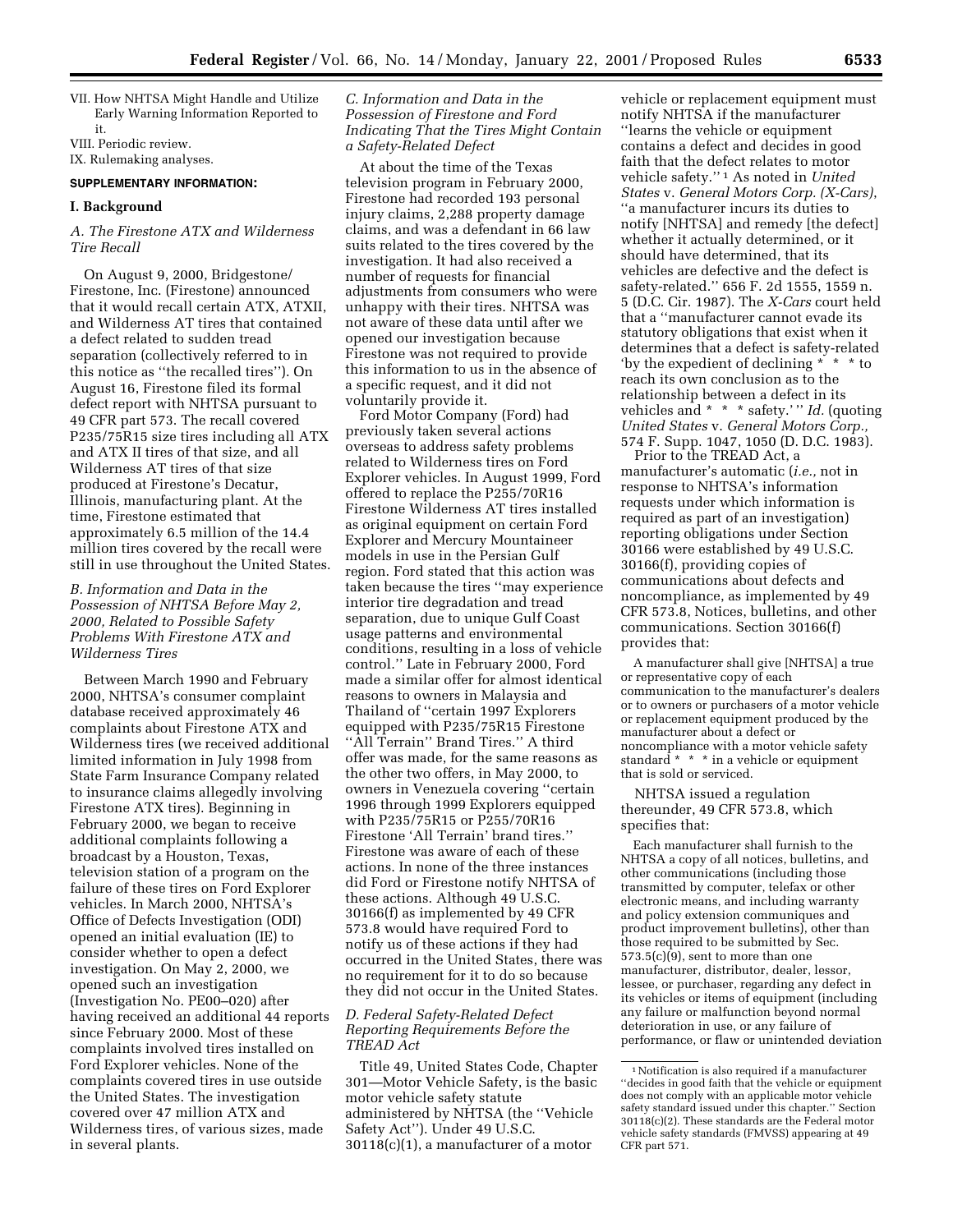from design specifications), whether or not such defect is safety related. Copies shall be in readable form and shall be submitted monthly, not more than five (5) working days after the end of each month.2

However, the statute and regulation did not require manufacturers to provide these documents with respect to actions occurring outside the United States.

### *E. The TREAD Act (Pub. L. 106–414)*

In October 2000, H.R. 5164, the ''Transportation Recall Enhancement, Accountability, and Documentation (TREAD) Act'' was passed by the Congress. It was signed by the President on November 1, 2000, Pub. L. 106–414.

In H. R. Rep. 106–954, accompanying H.R. 5164, Congress noted that NHTSA did not have adequate, timely data about Firestone ATX and Wilderness tires:

First, it is clear that the data available to NHTSA regarding the problems with the Firestone tires was insufficient. While testimony showed that the agency had received some complaints about the tires, both from consumers and from an automobile insurance company, they did not receive data about Ford's foreign recall actions or the internal company data on claims related to this data.  $* \cdot \cdot \cdot$  The Committee believes that the provisions of this legislation are an initial step toward correcting these problems. (p. 7)

The TREAD Act seeks to ensure that NHTSA receives appropriate data in a timely fashion, including that related to foreign recall actions and internal company data on claims and lawsuits related to defects. It does so in part by amending 49 U.S.C. 30166 to add a new subsection (m), Early warning reporting requirements. Subsection (m) requires NHTSA to initiate a rulemaking proceeding not later than 120 days after enactment of the TREAD Act to establish early warning reporting requirements for manufacturers of motor vehicles and motor vehicle equipment. NHTSA is further required to issue a final rule not later than June 30, 2002.

Sections 30166(m)(3), (4), and (5) specify requirements for, respectively, the reporting elements of early warning, the handling and utilization of reporting elements, and periodic review and update of the final rule.

The crux of the early warning provisions is Section 30166(m)(3), which states:

(3) Reporting elements.

(A) Warranty and claims data. As part of the final rule \* \* \* the Secretary [of

Transportation] shall require manufacturers of motor vehicles and motor vehicle equipment to report, periodically or upon request by the Secretary, information which is received by the manufacturer derived from foreign and domestic sources to the extent that such information may assist in the identification of defects related to motor vehicle safety in motor vehicles and motor vehicle equipment in the United States and which concerns—

(i) data on claims submitted to the manufacturer for serious injuries (including death) and aggregate statistical data on property damage from alleged defects in a motor vehicle or in motor vehicle equipment; or

(ii) customer satisfaction campaigns, consumer advisories, recalls, or other activity involving the repair or replacement of motor vehicles or items of motor vehicle equipment.

(B) Other data. As part of the final rule  $*$   $*$   $*$ , the Secretary may, to the extent that such information may assist in the identification of defects related to motor vehicle safety in motor vehicles and motor vehicle equipment in the United States, require manufacturers of motor vehicles or motor vehicle equipment to report, periodically or upon request of the Secretary, such information as the Secretary may request.

(C) Reporting of possible defects. The manufacturer of a motor vehicle or motor vehicle equipment shall report to the Secretary, in such manner as the Secretary establishes by regulation, all incidents of which the manufacturer receives actual notice which involve fatalities or serious injuries which are alleged or proven to have been caused by a possible defect in such manufacturer's motor vehicle or motor vehicle equipment in the United States, or in a foreign country when the possible defect is in a motor vehicle or motor vehicle equipment that is identical or substantially similar to a motor vehicle or motor vehicle equipment offered for sale in the United States.

The TREAD Act thus provides for NHTSA to require manufacturers of motor vehicles and motor vehicle equipment to provide information related to claims for deaths and serious injuries, property damage, communications to customers, other data, and incidents causing fatalities or serious injuries in which a manufacturer's product was involved, caused by possible defects in vehicles or equipment in the United States, or in identical or substantially similar vehicles or equipment in a foreign country. Information provided under the TREAD Act will enhance the ability of NHTSA to be aware of potential safety-related defects as soon as possible. We also anticipate that the Act will provide an incentive to manufacturers to develop or refine internal systems more attuned to analysis of data and early detection of possible safety problems.

The purpose of this ANPRM is to initiate rulemaking on the early warning reporting requirements and to discuss the ways in which NHTSA may best use this information and data to fulfill the statutory goal.

### **II. General Definitions**

Section 30166(m) uses some terms that were originally defined in the National Traffic and Motor Vehicle Safety Act of 1966 (now codified as 49 U.S.C. Chapter 301—Motor Vehicle Safety) and introduces some new ones that have not been defined. The terms defined in Section 30102 that are relevant to this document are:

1. Motor vehicle—''a vehicle driven or drawn by mechanical power and manufactured primarily for use on the public streets, roads, and highways. \* \*

2. Motor vehicle equipment—''(A) any system, part or component of a motor vehicle as originally manufactured; (B) any similar part or component manufactured or sold for replacement or improvement of a system, part, or component, or as an accessory or addition to a motor vehicle; or (C) any device or an article or apparel \* \* \* that is not a system, part, or component of a motor vehicle and is manufactured, sold, delivered, offered, or intended to be used only to safeguard motor vehicles and highway users against risk of accident, injury, or death.''

3. Manufacturer—''a person—(A) manufacturing or assembling motor vehicles or motor vehicle equipment; or (B) importing motor vehicles or motor vehicle equipment for resale.''

4. Defect—''includes any defect in performance, construction, a component, or material of a motor vehicle or motor vehicle equipment.''

5. Motor vehicle safety—''the performance of a motor vehicle or motor vehicle equipment in a way that protects the public against unreasonable risk of accidents occurring because of the design, construction, or performance of a motor vehicle, and against unreasonable risk of death or injury in an accident, and includes nonoperational safety of a motor vehicle.''

The terms in Section 30166(m) that have not been defined by Section 30102 and for which we seek to develop a meaning are ''claim,'' ''property damage,'' ''aggregate statistical data,'' ''serious injury,'' and ''substantially similar.'' We shall discuss these terms and their possible meanings in the course of this document.

### **III. Who Is Covered by the New Reporting Requirements?**

The TREAD Act requires information to be submitted by manufacturers of motor vehicles and motor vehicle equipment. We have identified the following categories of manufacturers of vehicles and equipment.

*Motor vehicle manufacturers.* Domestic vehicle manufacturers are

<sup>2</sup>The notices, bulletins, and other communications required to be submitted by Sec.  $573.5(c)(9)$ , which Sec.  $573.8$  excludes, are those that relate directly to a noncompliance or a safetyrelated defect that a manufacturer has determined and reported to NHTSA.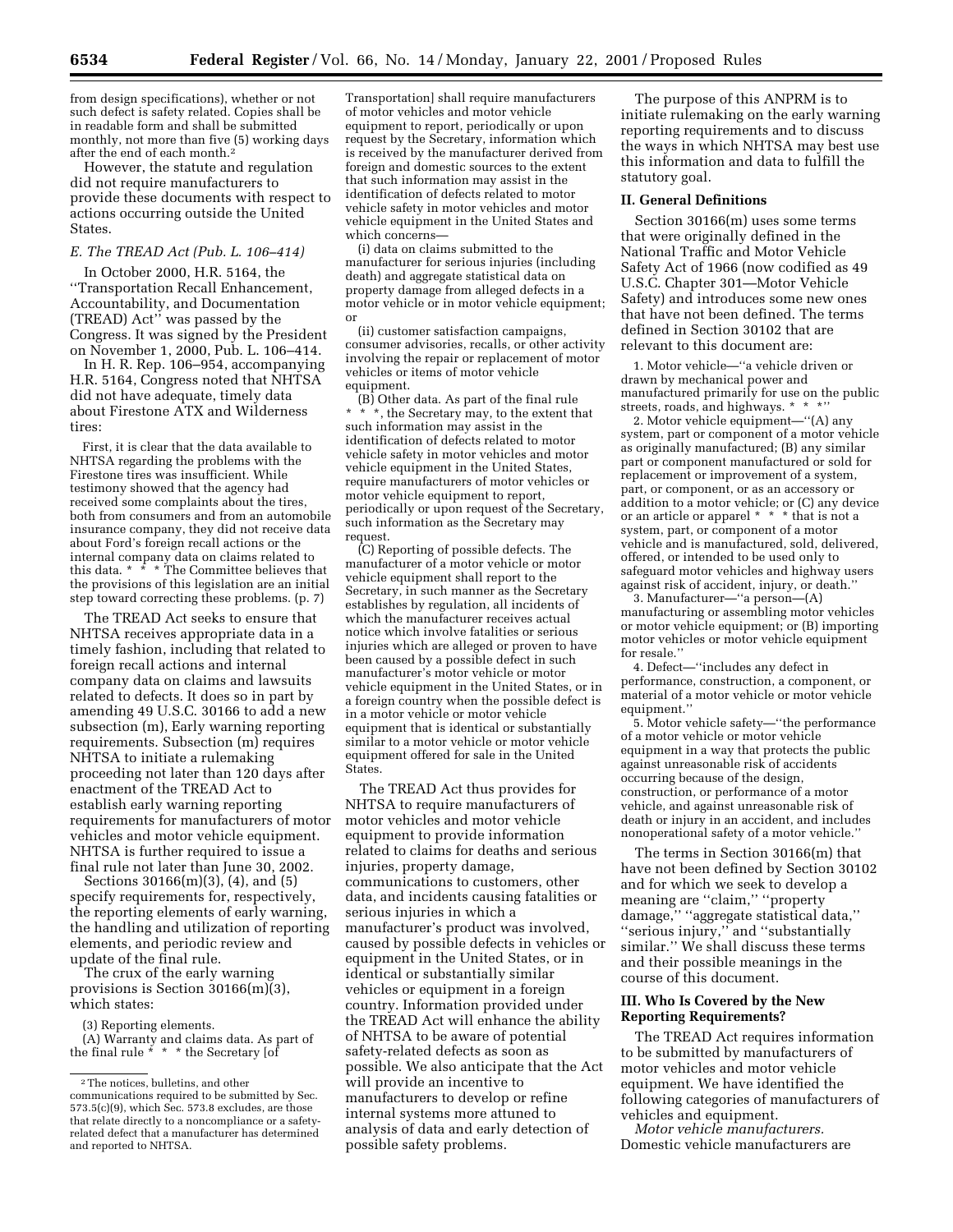manufacturers who produce motor vehicles in the United States, including corporations that are subsidiaries of, or otherwise controlled by, manufacturers incorporated in a country outside the United States. Foreign vehicle manufacturers are manufacturers who produce motor vehicles outside the United States, which are shipped to and sold in the United States. A foreign motor vehicle manufacturer may have a subsidiary in the United States. Multinational motor vehicle manufacturers are manufacturers that produce vehicles in one or more foreign countries and the United States. Some have acquired other motor vehicle manufacturers who continue to produce vehicles under their original nameplates. Some, like Ford Motor Company (which has acquired Volvo, Land Rover, Jaguar, Aston Martin, and Pivco of Norway), are headquartered in the U.S. Others, like DaimlerChrysler AG (which acquired Chrysler Corporation), are headquartered in a foreign country.

Many motor vehicles manufactured in the United States are produced by companies which are U.S. subsidiaries of corporations organized under the laws of other countries (*e.g.*, the Dodge Stratus, manufactured by DaimlerChrysler Corporation which is a subsidiary of DaimlerChrysler AG). A number of other vehicles are produced outside the United States by foreign manufacturers and imported by their U.S. subsidiaries (*e.g.*, Mercedes-Benz passenger cars produced in Germany by DaimlerChrysler AG and imported by Mercedes-Benz USA, Inc.). Where multinational manufacturers do business both in the United States and elsewhere, some vehicles certified for sale in the United States may have counterpart models sold outside the United States (*e.g.*, Mercedes-Benz C Class, Toyota's right-hand drive Camry produced in Kentucky for export to Japan, and Toyota's Echo, sold in other countries as the Yaris). While these models may not be exactly identical to the models sold in the United States, they are similar enough such that in many or most cases, it is likely that defects occurring in counterpart models sold outside the United States will also exist in their U.S. model counterparts. Information about such problems in these foreign vehicles is also subject to the early warning requirements to be specified in our regulations. Thus, for example, if Toyota Motors Ltd. of Japan (the foreign parent) has information about a safety problem on the Yaris that caused a serious injury or that led to a recall or similar campaign in Japan or

another foreign country, Toyota USA would be required to report it to us, since it could be an indication of possible problems with the Echo, sold in the United States.

The increasing globalization of the automotive industry in the past decade is likely to result, in the coming years, in various efficiencies and benefits from common platforms and common parts. When this occurs, new and more complex issues may arise about the relationship of defects in derivative vehicles, and whether vehicles and equipment are substantially similar to each other.

The TREAD Act specifically requires vehicle and equipment manufacturers to provide information on safety-related incidents and activities occurring outside the United States. Normally, we would expect this information to be provided through a designated entity in the United States (*e.g.*, the importer or a U.S. manufacturing subsidiary). However, the information could be reported directly by the foreign manufacturer or the foreign portion of a multinational corporation.

*Registered Importers.* ''Registered Importers (RI)'' import motor vehicles that were not originally manufactured as conforming with the Federal motor vehicle safety standards. These are colloquially known as ''gray market'' vehicles. RIs bring gray market vehicles into conformity, certify their conformity, and sell them. Currently, 99% of the vehicles imported by RIs have been manufactured for the Canadian market. All have virtually identical counterparts in the United States. Such defects as may exist in these Canadian gray market vehicles are, in general, corrected by the manufacturer of the U.S. counterpart, which also honors warranty claims on these vehicles. The sole manufacturer that does not do so is Honda-Acura. Because RIs are not factory-authorized distributors and dealers, it appears unlikely that they will receive and possess warranty data and other information that would be meaningful under the early warning requirements. We seek comments on whether RIs should be included in the early warning reporting requirements.

*Miscellaneous motor vehicle manufacturers.* The scope of ''manufacturer'' also includes manufacturers of incomplete vehicles as defined by 49 CFR part 568, *Vehicles Manufactured in Two or More Stages*, who have contingent defect reporting responsibilities under 49 CFR 573.3(c). Because a person who alters a certified vehicle is required to affix its own certification under certain conditions, in the same manner as the vehicle's original manufacturer, the early warning reporting requirements could be viewed as applicable as well to alterers who certify.

*Motor vehicle equipment manufacturers.* There is a wide range of equipment manufacturers. We are considering whether periodic reporting by some manufacturers of motor vehicle equipment is necessary to fulfill the intent of the TREAD Act.

With respect to original equipment (see 49 U.S.C. 30102(a)(7)(A), 49 U.S.C. 30102(b)(1)(C)), there are approximately 14,000 individual items of original equipment in a contemporary passenger car. However, many of these items are not supplied directly to the vehicle manufacturer, but are incorporated into components assembled by a person other than the manufacturer of the part. There is a growing trend to packaging individual parts into a single unit, or module. For example, a steering wheel assembly may include an air bag, horn control, turn signal control, wiper control, ignition switch, cruise control, lighting controls, as well as associated wiring. These units are assembled by a supplier, often with components from various manufacturers. In many instances, a defect in a modular component installed as original equipment is far more likely to come to the direct attention of the vehicle manufacturer than the assembler of the component, or the manufacturers of the component's individual parts.

With respect to ''replacement/ accessory equipment'' and ''off-vehicle equipment'' (see generally 49 U.S.C. 30102(a)(7)(B) and 30102(b)(1)(D)), the number of items cannot be estimated at this time. Some are very important from a safety perspective, such as tires and child seats, while others have less of a safety nexus. Although each manufacturer of each of these items of motor vehicle equipment is within the scope of the early warning reporting requirements, as defined by statute, we are considering whether it would be appropriate to have different requirements applicable to different types of equipment manufacturers.

Tires are motor vehicle equipment. With respect to the recall provisions of the Safety Act, 49 U.S.C. 30118–30121, tires are replacement equipment rather than original equipment (49 CFR 579.4(b)(2)). Therefore, tire manufacturers have the duty to conduct notification and remedy campaigns and to address defective or noncompliant tires, including tires installed on new vehicles. Tire brand name owners are also considered manufacturers (49 U.S.C. 30102(b)(1)(E)) and have the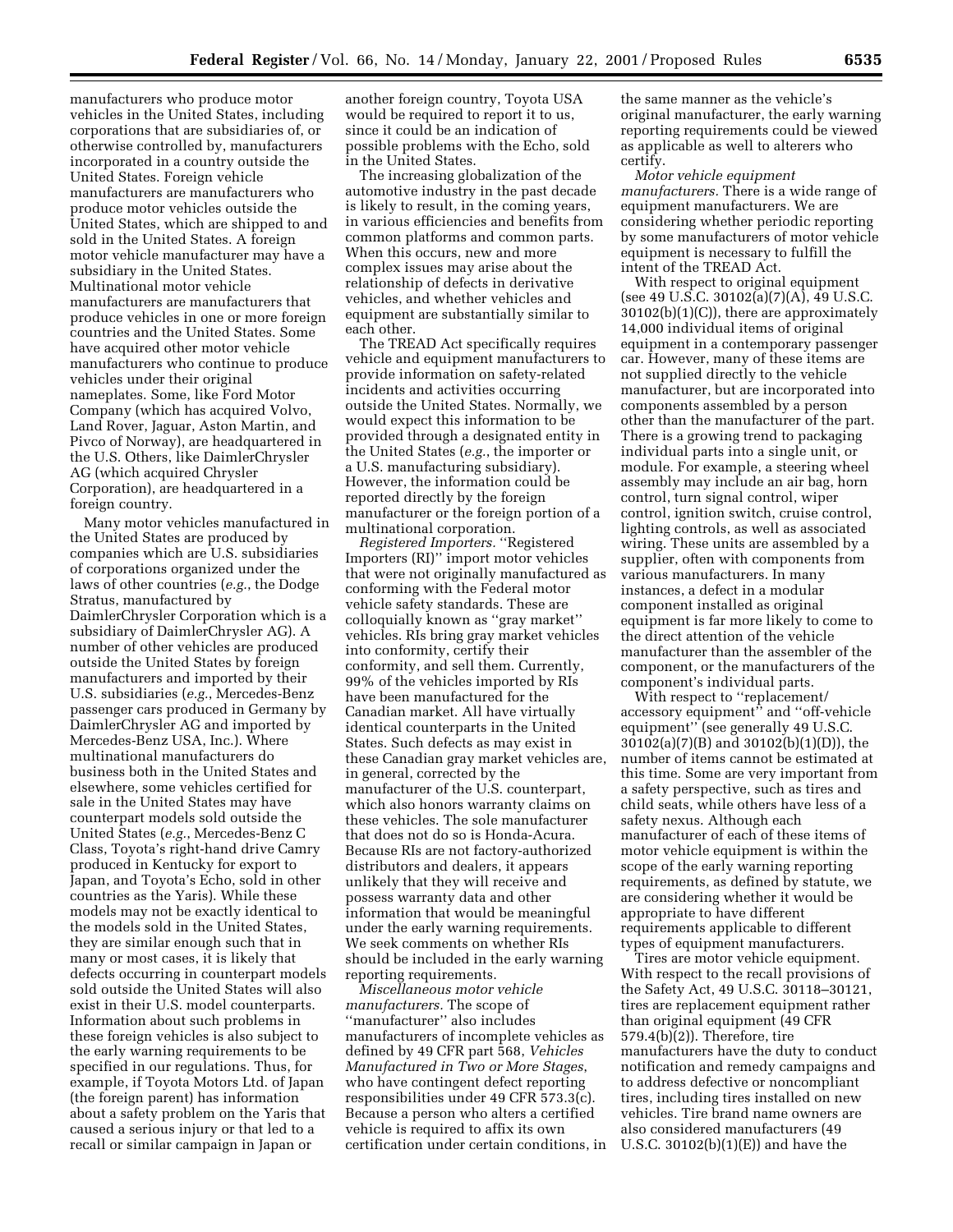same defect and noncompliance reporting requirements as tire manufacturers under 49 CFR 573.3(d) .

Importers of motor vehicle equipment for resale are also ''manufacturers of motor vehicle equipment.'' A large number of these may not be U.S. subsidiaries of the foreign manufacturer of the product they import (*e.g.*, importers of lighting equipment manufactured in Asia). A defect existing in the equipment they import could relate to safety. These importers could receive warranty or other claims. We see no reason not to apply the early warning reporting requirements to these importers. For example, we tentatively decided that importers of tires that are not affiliated with the actual tire manufacturers should be subject to the same early warning reporting requirements as domestic manufacturers of tires.

In some cases, the importer may be the most likely reporting entity. Although importers may lack engineering expertise, they may be most able to provide information related to returned parts, complaints, claims, and injuries.

Neither the TREAD Act nor its legislative history evidence a Congressional intent to exclude any manufacturer of motor vehicle equipment (or motor vehicles) from the early warning reporting requirements. Nevertheless, we recognize that some items of motor vehicle equipment rarely, if ever, develop a safety-related defect (*e.g.*, exterior and some interior trim, motorcycle rider vests). We recognize that, with respect to such items, only limited reporting may be required. Even though there may not be a safety need to require reporting of a full range of information by such equipment manufacturers, we tentatively believe that a manufacturer of any item of motor vehicle equipment should be required to report to us any claim it receives alleging that a death or serious injury was caused by a defect in its product.

There is a variety of alternative approaches that we might adopt with respect to reporting related to equipment. On one side, we might require reporting of limited kinds of information such as deaths, but not others, such as property damage. On the other side, we might require reporting with regard to only some classes of equipment items. Possible approaches are addressed below.

i. *Reporting initially limited to specific equipment items.* Given the vast number of motor vehicle parts, the questions at present of the types and quantity of data that are pertinent to the

early warning reporting requirements, and the data storage and processing systems that may be required within NHTSA, it may be more effective to adopt an incremental approach, and initially to require reports from manufacturers of only a relatively small number of original or replacement equipment items. On the basis of safetyrelated defects reported in the past five years, we would include tentatively in this category tires, child restraint systems, fuel tanks, air bags and related components, and axle/suspension/brake components on heavy trucks and trailers. We would also include original and replacement equipment manufacturers of seat belt assemblies and air bags and related components such as sensors. Comments are requested on whether we initially should limit our reporting requirements to a subset of equipment manufacturers, and, if so, how that subset should be defined.

ii. *Reporting of equipment items directly covered by the FMVSS.* Initially, or after a period of time in which both industry and NHTSA have had experience with the reporting requirements, these requirements could include or be extended to require all manufacturers of original or replacement equipment that is directly covered by a Federal motor vehicle safety standard (FMVSS) to report on the same basis as vehicle manufacturers as defined by Section  $30102(a)(5)(A)$ . This would include, for example, all manufacturers of brake hoses (FMVSS No. 106), lighting equipment (FMVSS No. 108), tires (FMVSS No. 109 and 119), brake fluids (FMVSS No. 116), retreaded tires (FMVSS No. 117), rims for vehicles other than passenger cars (FMVSS No. 120), warning devices (FMVSS No. 125), non-pneumatic temporary spare tires (FMVSS No. 129), glazing (FMVSS No. 205), seat belt assemblies (FMVSS No. 209), child restraint systems (FMVSS No. 213), motorcycle helmets (FMVSS No. 218), rear impact guards (FMVSS No. 223), and compressed natural gas fuel containers (FMVSS No. 304).

iii. *Subsequent extension of reporting requirements to all manufacturers of components that a vehicle manufacturer uses in complying with Federal crashavoidance and some crash-protection and post-crash standards.* The next tier of equipment manufacturers that might be required to report on the same basis as vehicle manufacturers could be manufacturers of original or replacement equipment which are parts of systems covered by the FMVSS "100" series, the ''crash-avoidance'' standards. For example, motor vehicles are

required to comply with the braking performance standards (FMVSS Nos. 105, 121, 122, and 135), but the individual components of brake systems (other than brake hoses and brake fluid) are not covered by the FMVSS. Thus, we could apply the early warning requirements to the manufacturer of any component in a motor vehicle brake system (*e.g.*, discs, rotors, brake lining), or any other vehicle system that is covered by any of the Federal ''crash avoidance'' standards (FMVSS Nos. 101–135).

We have had a frequent number of recalls over the past five years because of safety problems with seats, seat backs, and their attachments. Therefore, we could include all components required to comply with FMVSS No. 207, *Seating Systems.* Given the national concern for child safety, we could also add manufacturers of components that a vehicle manufacturer uses to comply with FMVSS No. 225, *Child Restraint Anchorage Systems.*

This approach might also be extended to include components of fuel systems used in vehicles required to comply with FMVSS No. 301, *Fuel System Integrity,* and FMVSS No. 303, *Fuel System Integrity of Compressed Natural Gas Vehicles*, because fuel system parts, hoses, fuel lines, and connectors are frequently the subject of recall campaigns. Finally, it is important to post-crash safety that materials used in the interior of vehicles fully conform to FMVSS No. 302, *Flammability of Interior Materials*. We could apply the reporting requirements to manufacturers who provide interior materials to vehicle manufacturers, even though the vehicle manufacturers have the responsibility to certify compliance with FMVSS No. 302.

iv. *Exclusions.* There seems little safety need to require manufacturers of accessory equipment or articles of apparel (other than motorcycle helmets and jack stands) to report to us unless there is a death or serious injury allegedly involving a defect in their products. However, there may be accessories such as tire inflation pressure gauges or battery cables which, if not properly manufactured, could present a safety defect issue, and whose manufacturers should report.

Given the universe of motor vehicle equipment manufacturers, it may be that some will be excluded from the reporting requirements. For instance, the supplier of a part used in a subassembly, though a manufacturer of motor vehicle equipment by definition, might be excluded if there is a historically low recall rate on that subassembly. On the other hand, if the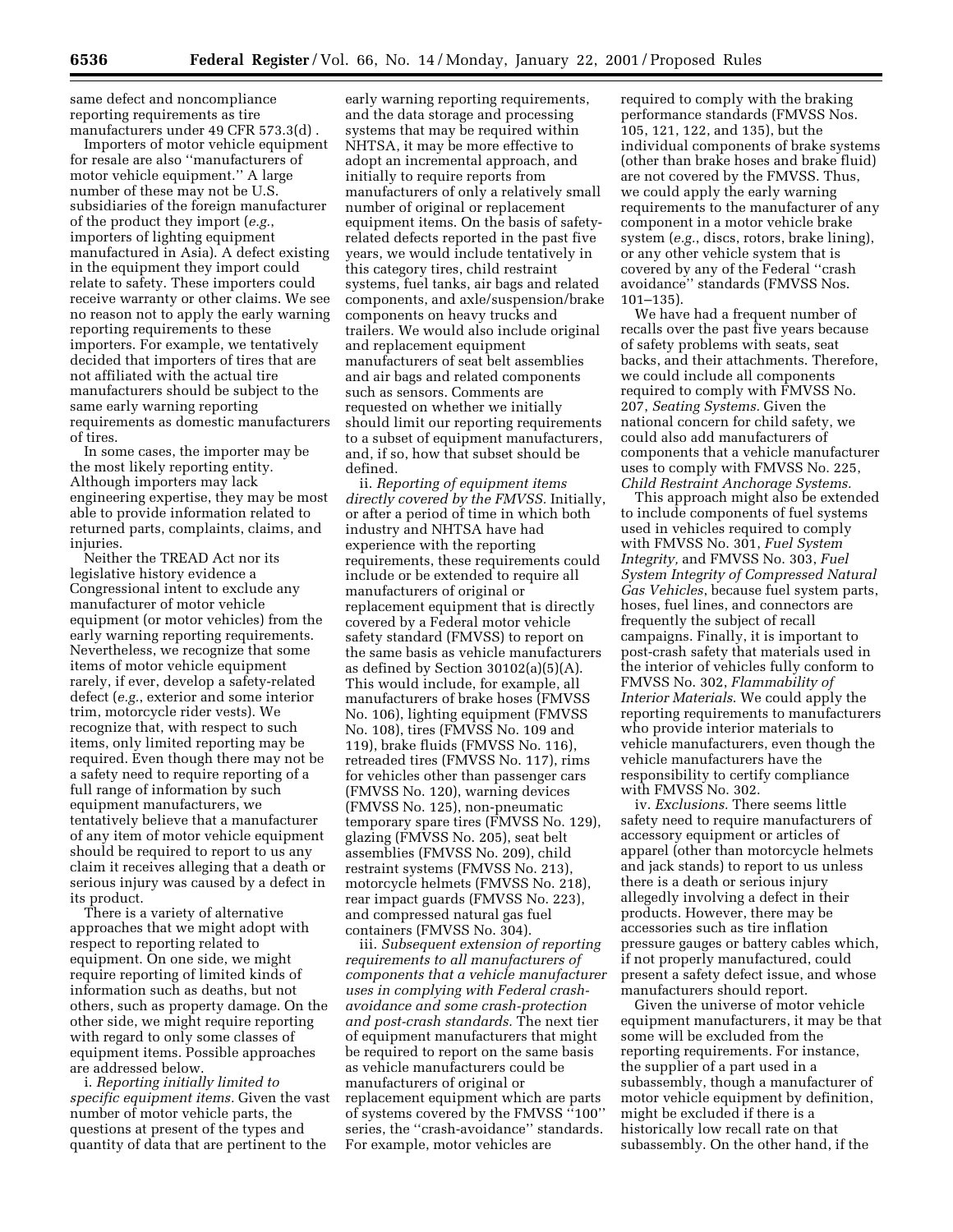manufacturer of a relatively insignificant part such as a fastener or bolt becomes aware that it has produced a defective part, that information ought to be reported to us, so that we can decide whether to open a defect investigation with respect to the vehicles in which that part has been used.

*Questions to be answered.* We seek answers to the following questions relating to who should be covered by the early warning reporting requirements.

A. Which of the manufacturers listed above should be covered by the final rule and why?

B. Are there other entities that should be covered by the reporting requirements and why?

C. Should any of the above manufacturers or other entities be covered by only some reporting requirements and not others?

D. With respect to manufacturers' international feedback mechanisms, to what extent is information provided in the English language? Are there delays in transmitting information such as narrative field reports due to the need to translate it into English? If so, what is the length of delays?

E. What accessories could develop safety-related defects?

### **IV. What Information and Data Should Be Reported?**

Because Section 30166(m) authorizes regulations that will require manufacturers to report to NHTSA information and data which relate to possible defects, the agency anticipates that these regulations will take the form of amendments to 49 CFR part 573, *Defect and Noncompliance Reports.* This could result in renumbering some existing provisions.

The purpose of the early warning reporting requirements is to provide information to NHTSA that will assist in the early detection of possible safetyrelated defects. We believe that the following information and data are relevant to this purpose:

#### *A. Relevant Information and Data*

*Warranty claim data.* We believe that information about warranty claims can often provide relevant information that indicates the possible existence of a safety defect. ''Warranty data'' appears in the heading of Section  $30166(m)(3)(\overline{A})$  as one type of "reporting" element.'' Thus, although it does not explicitly appear in the text of subparagraphs (i) and (ii) of that paragraph, we believe that warranty information is included within its ambit. In any event, warranty data

would be included within the scope of ''other data'' whose reporting we can require under Section 30166(m)(30(B).

Vehicle manufacturers have complex systems of warranty coverage, which involve codes that are revised from time to time. There are large numbers of warranty claims. We understand that vehicle manufacturers review warranty information for various reasons including cost control, needed product improvement, billing of suppliers, emissions-related reporting, and safety. We have limited familiarity with original equipment manufacturer warranty systems. We do know that vehicle manufacturers have required original equipment manufacturers to provide reimbursement to manufacturers for warranty costs and for various campaigns. We also have some familiarity with warranty systems used by manufacturers of some types of replacement equipment, such as child seats.

The threshold question is what information about warranty claims may assist in the identification of defects related to motor vehicle safety. We are considering listing in the final rule systems, parts, and components that are particularly safety related. We have reviewed safety-related recalls during the 1995–2000 period and have identified the following parts/ components as the most frequent subjects of recall campaigns: fuel systems (15% of all campaigns), brakes (13%), and suspensions (11% ). We classify recalls related to restraint systems, seats, instrument panels, gauges, etc. as ''interior systems;'' these have accounted for 14% of the recall campaigns. Beyond this, there are miscellaneous other parts/components each of which comprises less than 10% of all campaigns but which together constitute the remaining 47% of recall campaigns. It seems to us that information on warranty data relating to parts/components that have been the subject of recall campaigns might be significant early warning indicators of possible safety-related defects. We appreciate that over the long run and in the future the current list may be underinclusive because it may not include new technologies. We may amend the final rule at some future time to accommodate new technologies because, historically, defects in newlydeveloped parts have given rise to a substantial number of safety recalls.

The agency does not want to require the submission of excessive warranty claim information. One mechanism may be to establish cumulative or periodic thresholds below which warranty information would not have to be

reported. For example, a manufacturer might not be required to report warranty information on a passenger car component until the warranty claims rate reached x% of production.3 We might apply a lower threshold if that same component were used on a school bus, *i.e.,* reporting would be required when warranty claims reached only y%. Similarly, there may be specific instances where we would employ much lower thresholds where critical safety components are involved, such as seat belt buckles.

The warranty information that we would find useful is that relating to make, model, model year, and the component or warranty code. The final rule would require each manufacturer to report to us a complete list of relevant warranty codes. However, in order for the agency to effectively use this information, it would be helpful for us to receive it in a standardized manner. Thus, we are considering whether to require some standardization of warranty codings among manufacturers.

*Claims and Incidents Involving Serious Injury or Death:* Section 30166(m)(3)(A)(i) requires manufacturers to provide information concerning data on claims submitted to a manufacturer for serious injury or death, to the extent that such information may assist in the identification of safety-related defects. Section 30166(m)(3)(C) also requires a manufacturer to report incidents of which it receives actual notice which involve deaths or serious injuries which are alleged or proven to have been caused by a defect, regardless of whether there is a ''claim.'' We believe that to achieve the goals of the TREAD Act, "claim" must be construed broadly. For example, we have tentatively concluded that it includes subrogation claims filed by an insurer against a manufacturer. It also includes lawsuits against a manufacturer, whether or not they are preceded by a separate ''claim.'' Some manufacturers may employ outside law firms to handle claims or lawsuits on a routine basis. Manufacturers would be required to report all covered claims against them whether they are being handled by house counsel or outside counsel.

While we do not have information related to foreign mechanisms paralleling domestic claims, we intend to obtain equivalent information from foreign sources. It is not necessary that

<sup>3</sup>We note that the California Air Resource Board (CARB) has implemented such a system with respect to air-quality-emissions components on vehicles sold or registered in California. We are considering whether a similar system might be effective in the early warning of safety defects.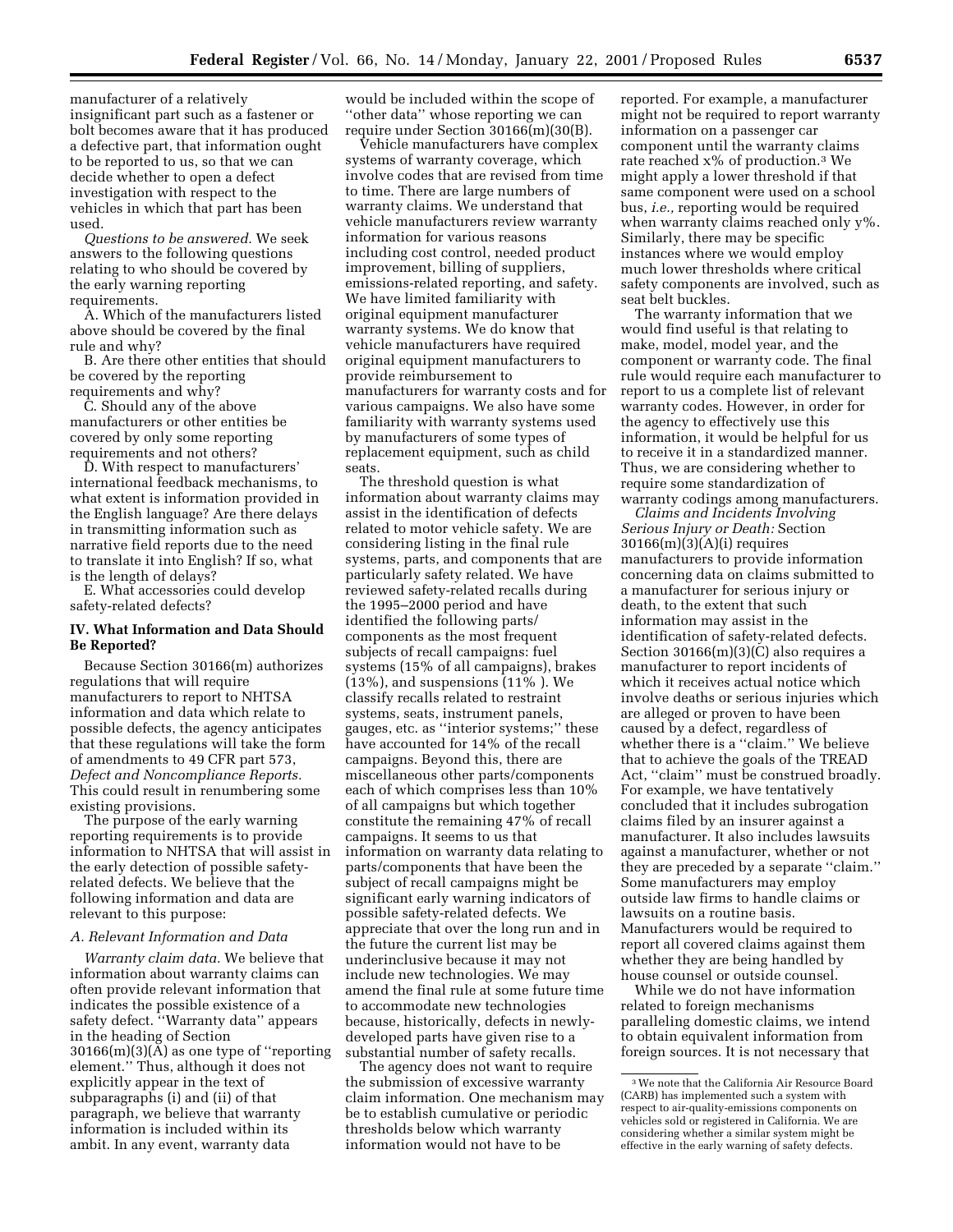the claim relate to a crash; the Vehicle Safety Act is concerned with nonoperational safety as well.

We realize that claims and allegations may be presented against a manufacturer using a wide variety of terms. We also understand that claims may allege in various terms personal injury or death from alleged defects in various items. Sometimes the defect may not be clearly alleged. For example, assume that a person asserts that an air bag deployed in a low-speed parking lot fender bender and a vehicle occupant is seriously injured. Should this be viewed as including an implicit allegation that a safety defect contributed to the occupant's injury and constitute a claim?

At the outset, we are considering requiring that manufacturers only provide summary information, as opposed to a copy of the claim itself. We are considering requiring more information for a lawsuit than for a claim that has not become a suit. One approach would be to require a brief description of the alleged defect giving rise to the complaint, including an identification of the component or system at issue. Other identifying information would include: if a vehicle, the make, model, model year and VIN; if a child seat, the make, model, model number and date of manufacture; if other equipment, the date of manufacture, serial number, and a description of the product; and, if a tire, the brand name, model name, and size, the DOT identification number, and the make, model, and VIN of the vehicle on which it was installed. For lawsuits, we are considering also requiring the case name, case number, identification of court or tribunal where the action is pending (whether in the United States or elsewhere).

*Claims for deaths.* The statute requires manufacturers to provide data on claims ''for serious injuries (including death).'' Consistent with principles of common law, this would include all deaths that occur within one year of the incident in question.

*Claims for serious injuries.* The statute does not define ''serious injury'' nor is there any legislative history as to what Congress meant by this term. Injuries may be characterized in a variety of ways in claims. Some could allege simply that an ''injury'' has occurred. Others might allege that the injuries are ''serious'' or ''substantial'' with no further description. Some could specify a specific injury or injuries from which one might infer that an injury was serious.

We believe that it would be valuable to first identify what we believe is a

serious injury and then deal with how to assess whether a claim presents a serious injury. A system of rating the severity of motor vehicle crash-related injuries has been developed which aids in establishing uniform data bases for crash injury statistics. This system is the Abbreviated Injury Scale (AIS), which has been in use in the United States for approximately 30 years. The first AIS was published in 1971 under the auspices of the joint Committee on Injury Scaling, comprised of representatives of the American Medical Association (AMA), American Association for Automotive Medicine (AAAM), and the Society of Automotive Engineers (SAE). Since 1976, the AIS has been accepted and used by crash researchers in many parts of the world. It ranks the severity of injuries numerically from 1 to 7: minor, moderate, serious, severe, critical, maximum, injured unknown severity. The injuries recorded are those that occur to the head (cranium and brain), face, neck, thorax, abdomen and pelvic contents, spine, upper extremity, lower extremity, external/skin, and burn injuries and other trauma. Each body area receives a separate report. One possible approach would be to define a 'serious injury'' as one with a level of AIS 3 or higher, which is consistent with the AIS scale. The AIS is explained more clearly in the 2000 NASS Injury Coding Manual, edited for us by Veridian Engineering of Buffalo, NY. We have placed a copy of the Manual in the docket.

Claims that are presented to manufacturers often will not have sufficient information to be classified using the AIS criteria. Some may allege only that the complainant was injured, without stating the nature of the injury or its severity. In these events, a manufacturer will not know initially whether the claim reflects a ''serious injury.'' There are a number of potential ways to address this. One is to require manufacturers to review claims as they are received and attempt to determine whether they involve serious injuries and, if there is insufficient information, to require reassessment after additional information is received (e.g., through follow-up communications or pre-trial discovery). Another is to require a manufacturer to report all claims of injury. Manufacturers may prefer this as relieving them of the need to make subjective determinations, even though the statute only requires them to submit data on claims for ''serious'' injuries.

We note that, notwithstanding this discussion of ''serious injury'' for purposes of the TREAD Act, motor vehicle safety encompasses all injuries, not just those which are above a specified AIS level. Therefore, even if the final rule limits the submission of injury-related information to that which is AIS 3 or above, this is not to be construed to mean that the agency will not conduct defect investigations or seek safety recalls when the AIS level of the injuries caused by a particular defect is likely to be only AIS 1 or 2.

*Claims: property damages.* Section 30166(m)(3)(A)(i) also requires manufacturers to provide us with ''aggregate statistical data on property damage.'' This provision appears to have been included to address situations similar to that which occurred with Firestone tires, when that company had extensive data on property damage incidents but did not share it with NHTSA. When a claim is submitted to a manufacturer solely for property damage, the manufacturer would not have to provide us with a copy of the claim or full summary information on each individual claim. Rather, we tentatively would require manufacturers to provide such information in an aggregate form at the end of each reporting period, clearly identifying the specific product, item, and/or components that allegedly cause the damage, and informing us of the number of additional property damage claims that were received since the last reporting period. This would be accompanied with a description of the condition leading to the property damage claims, using terms as they are commonly understood (for example, a manufacturer could not fail to report a fire to us if it characterized it as a ''thermal event'' in internal documents, in any instance where there is ignition resulting in an alleged flame). As with warranty claims, we could provide that such reports would only need to be submitted if the number of claims about a particular vehicle, equipment item, or component was above a specified threshold. We also could require these reports to include percentages. For example, a manufacturer might be required to report that ''15% of the total claims in the aggregate alleged property damage are due to fire.''

*Field Reports.* Manufacturers also receive ''field reports'' from employees and dealers indicating the possible existence of problems. These are often particularly valuable because they provide insights into problems by persons with considerable vehicle expertise. We expect to require ''field reports'' under the ''other data'' provisions of Section 30166(m)(3)(B). The threshold substantive question is what field reports may assist in the identification of defects related to motor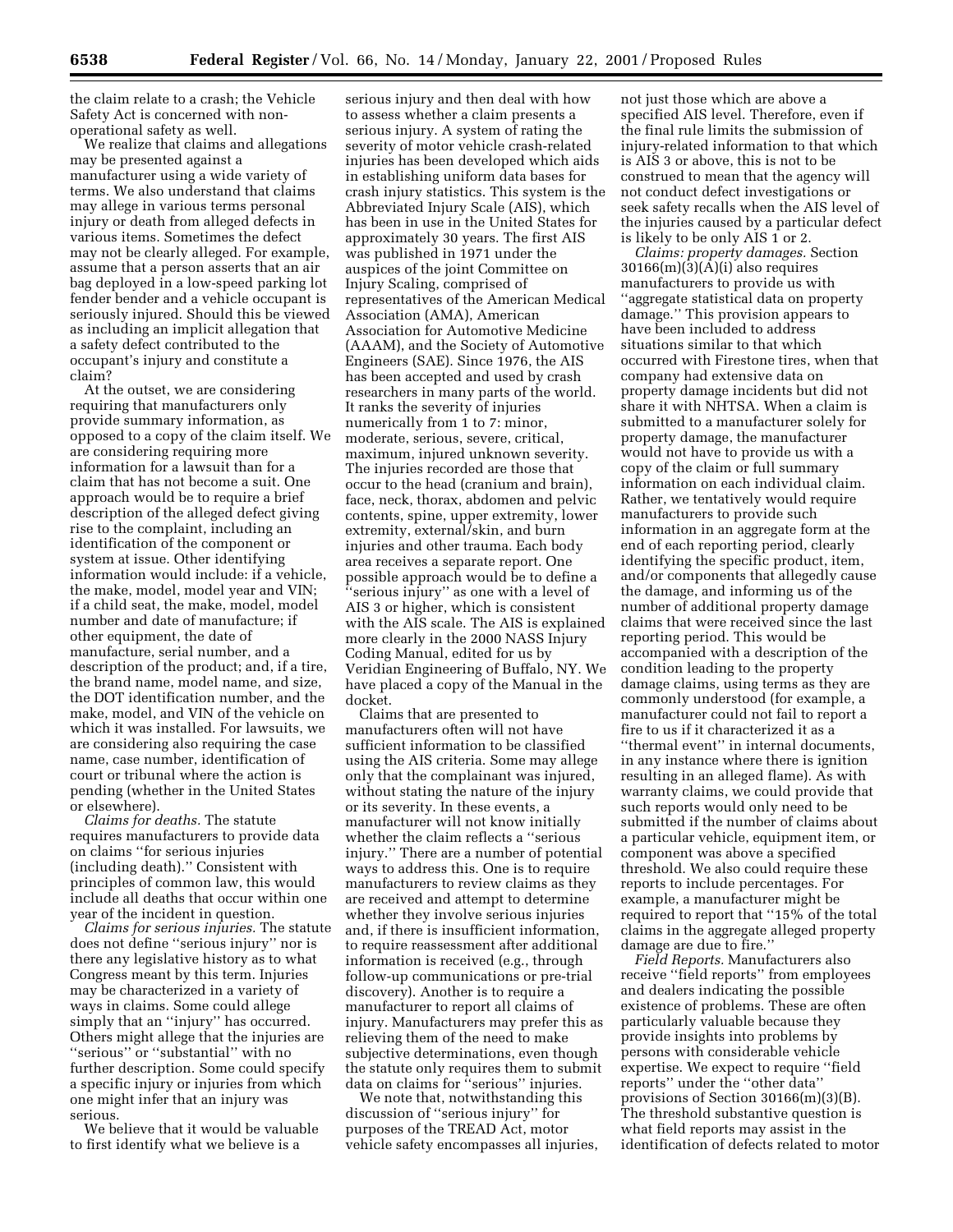vehicle safety. The information management issues include identifying them and managing narrative field information.

*Consumer complaints.* Manufacturers often receive complaints from consumers where no injury has occurred. For purposes of this rulemaking proceeding, we intend to construe any communication requesting restitution for an injury or property damage as a ''claim,'' and not as a mere ''consumer complaint.'' Some consumer complaints may be related to safety and might help in an early detection of a possible safety-related defect. These may be particularly important after the expiration of warranties. We would appreciate comments on how they should be evaluated to identify those that are related to safety, and how and whether such complaints should be submitted to us under Section 301166(m)(3)(B).

*Information on customer satisfaction campaigns, consumer advisories, recalls, or other activity involving the repair or replacement of motor vehicles or items of motor vehicle equipment.* Section 30166(m)(3)(A)(ii) requires manufacturers to provide information which concerns ''customer satisfaction campaigns, consumer advisories, recalls, or other activity involving the repair or replacement of motor vehicles or items of motor vehicle equipment'' (In this case, we will use the term ''campaign'' to cover all these different types of actions). While the nexus requirement—''to the extent that such information may assist in the identification of defects related to motor vehicle safety''— must be met, Section 30166(m)(3)(A)(ii) applies regardless of whether a manufacturer has decided that a defect exists, whether or not the conditions or circumstances in question relate to motor vehicle safety. The new section is broader than the current regulation, 49 CFR 573.8 (based on Section 30166(f)), which requires a manufacturer to provide copies of communications regarding ''any defect'' including ''any failure or malfunction beyond normal deterioration in use, or any flaw or unintended deviation from design specifications, whether or not such defect is safety related.''

In our view, this category of information includes any communication to, or made available to, a dealer, distributor, other manufacturer, or more than one owner, whether in writing or by electronic means, relating to replacement or modification of a component, or modification of the way that a vehicle

or equipment item is to be operated.4 However, in addition to the communication itself, we tentatively plan to require the submission of information regarding the facts and analysis that led to the manufacturer's decision to issue the communication.

It should be relatively straightforward to identify whether a campaign has been conducted. With respect to the issue of whether the subject of a "campaign" may assist in the identification of defects, we do not believe that the description provided in the communication itself should be dispositive. Some communications may be phrased in a way to avoid any suggestion of a possible defect or a safety relationship. Thus, it may be in the interest of safety to err on the side of inclusiveness and to require a manufacturer to provide copies of all communications with its dealers or customers, written or electronic, when certain components or systems are involved. Of course, we are not interested in financial or marketing information provided to dealers or distributors.

We also note that, in lieu of providing notices in hard copies to their dealers, some manufacturers are posting information about ''campaigns'' and other service information on their internal websites. In order to keep appraised of these ''notices,'' we are considering proposing that manufacturers provide us periodically with a list (and possibly copies) of their electronic postings.

*Internal investigations.* After receiving field reports, consumer complaints, or other data indicating a potential problem in a vehicle component, manufacturers often initiate internal investigations into the issues which may or may not be concluded with the reporting to NHTSA that a safety-related defect has been determined to exist. In some instances, these investigations may parallel a related NHTSA investigation. We are considering whether to require manufacturers to provide us with information regarding such internal investigations pursuant to Section  $30166(m)(3)(B)$ . If we do so, we will need to identify precisely what sort of ''investigations'' are covered, what information we should require about these investigations, and when we would require the information to be submitted.

*Changes to components and service parts.* When a manufacturer decides to change a part (either as a running

change or as a change to a service part), it could signal that the original was underdesigned or overloaded. An example would be an electrical switch that is made more robust or the inclusion of a new relay to reduce the electrical load to eliminate an overheating condition that could lead to a fire. Thus, we are considering requiring the submission of information regarding such changes. Manufacturer communications about changes in products and service procedures can also indicate potential defects. We are considering requiring manufacturers to provide NHTSA with a dealer password so that we can access their internal websites (This access would be limited so that we could not access financial or marketing information). However, some of these changes may bear little relevance to safety issues. If we require manufacturers to provide information regarding design and service parts changes, we will need to decide whether information about all such changes should be provided or only those relating to specified safety components of a vehicle, and the criteria that should be adopted to ensure that we receive the information mot likely to provide early warning of defects.

*Remedy failures.* We are also considering whether to require manufacturers to provide us with information regarding information concerning instances in which a vehicle or child seat has had to be remedied more than once in the course of a safety recall campaign.

*Fuel leaks, fires, and rollovers.* We are especially concerned with motor vehicle fuel leaks, fires, and rollovers. We may require manufacturers to provide information on fuel leaks, fires, and rollovers separate from other information.

B. *Vehicles and equipment covered: substantially similar vehicles and equipment in foreign countries.* Pursuant to Section 30166(m)(3)(C), manufacturers must report incidents involving fatalities or serious injuries that are alleged or proven to be caused by a product defect ''in a foreign country when the possible defect is in a motor vehicle or motor vehicle equipment that is identical or substantially similar to a motor vehicle or motor vehicle equipment offered for sale in the United States.'' (This is in addition to the duty to report claims and other information covered by Section 30166(m)(3)(A) that are ''derived from foreign and domestic sources.'')

We interpret the word ''identical'' to mean ''the same as.'' As for ''substantially similar,'' we begin with a

<sup>4</sup>We do not plan to require the submission of information involving disputes with individual owners about possible problems with their vehicles.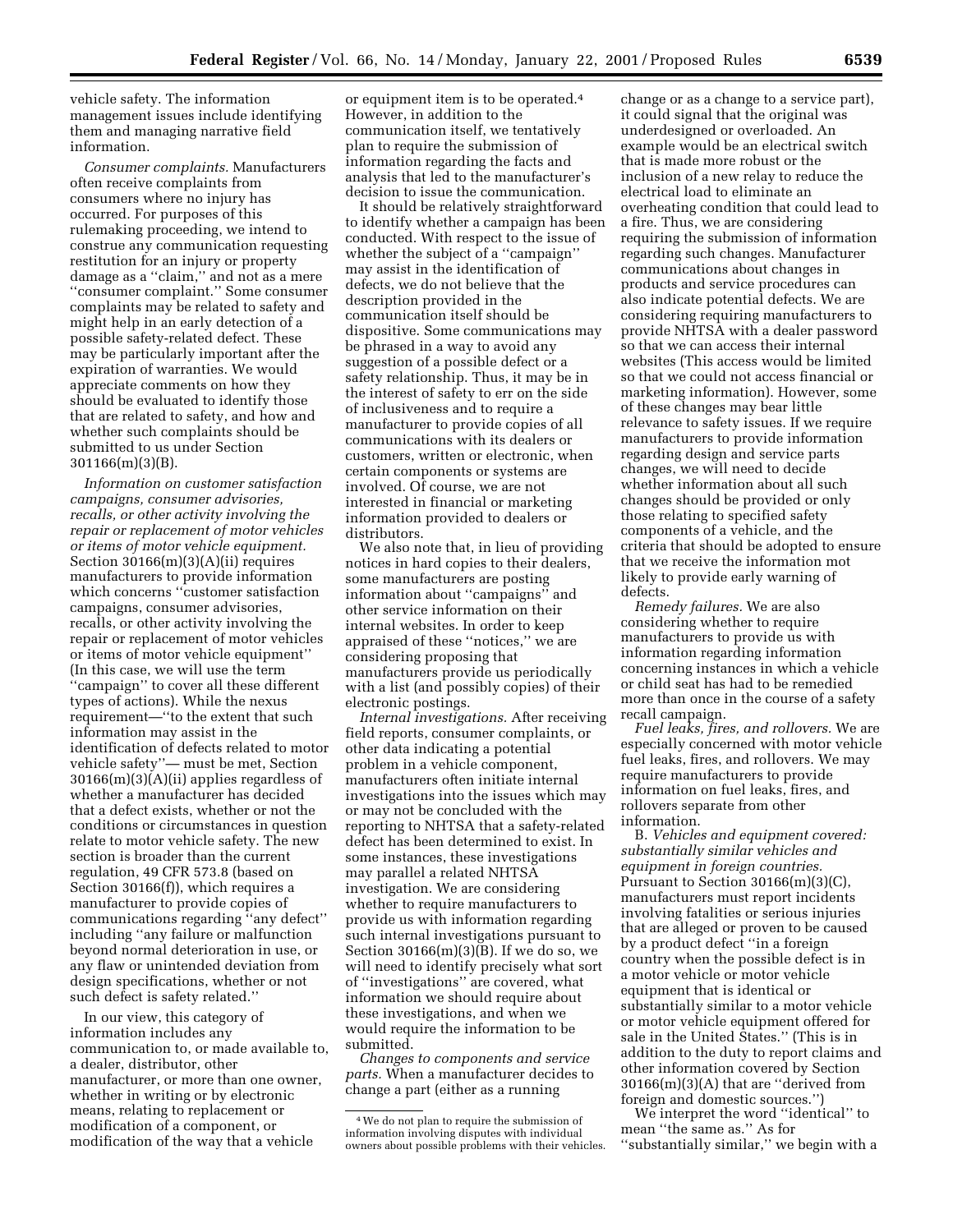recognition that in recent years there has been an increasing amount of commonality among basic platforms, body structure and engines of motor vehicles. If a vehicle is a model that is manufactured in the United States by a domestic manufacturer and certified as conforming to the FMVSS, and the manufacturer produces the same model for sale outside the United States, we would regard the exported model as a ''substantially similar'' motor vehicle for the life of both models, even if there were minor changes to the vehicles shipped abroad (e.g., if Company A produces a model for export for one model year longer than a certified model, that exported model would nevertheless be ''substantially similar'' to the certified models of previous model years). If a motor vehicle is manufactured outside the United States and certified for sale in the United States, and the foreign manufacturer produces the same model (i.e., same exterior body shell and family of engines), for sale in other countries, we would also consider that to be a ''substantially similar'' motor vehicle for the life of both models whether or not there were minor differences. We recognize, however, that there may be issues as to whether differences are ''minor,'' and we seek comments on that subject .

The phrase ''substantially similar'' also appears in Section 30141(a)(1)(A), added by the Imported Vehicle Safety Compliance Act of 1988. This section provides that a RI may import a motor vehicle not originally manufactured to comply with the FMVSS if the NHTSA Administrator decides that the vehicle is ''substantially similar'' to a motor vehicle of the same model year that was certified for sale in the United States.5 Except for vehicles originally manufactured for sale in Canada, virtually all these decisions have been made pursuant to petitions by RIs. A list of eligible vehicles is published as an appendix following 49 CFR part 593, and periodically during the fiscal year as additional decisions are made. While the list contains a number of vehicles that would be ''substantially similar'' under both Sections 30141 and the early warning reporting requirements of Section 30166(m), it is not exclusive and does not constitute the entire universe of ''substantially similar'' motor vehicles subject to early warning requirements. ( The part 593 list also

includes some vehicles that are not ''substantially similar'' to vehicles certified for sale in the United States, but that are eligible for importation on the alternative statutory basis that they have safety features that comply or are capable of being altered to comply with the FMVSS).

There may be instances in which vehicles may not be identical or substantially similar but may have components that are identical to those used in a vehicle sold in the United States.

The simpler an item of equipment is, the more likely it is to be identical or substantially similar in the United States and in foreign markets. The phrase ''substantially similar'' applied to motor vehicle equipment raises a question of magnitude given the generic nature of many parts. Most tires can be viewed as substantially similar in a literal sense. One windshield wiper may be viewed as ''substantially similar'' to another. For instance, a windshield wiper installed on a Mercedes A Class car which is not sold in the United States could be considered substantially similar to a wiper on the Mercedes M Class vehicle which is manufactured and sold in the United States. If DaimlerChrysler AG receives information in Germany indicating a potential safety problem with the A Class wiper blades, how relevant would that be to identifying a possible safety problem with wiper blades on a M Class vehicle? The potential for relevance grows if the wiping systems themselves on the two vehicles are identical or substantially similar, or if they are replaceable by the same part.

C. *Cut off dates.* Although a manufacturer is required to notify NHTSA, owners, and dealers if it or the agency determines that a vehicle contains a safety-related defect, it need not provide a remedy without charge if the determination is made more than 10 years after its first sale. See 49 U.S.C. 30120(g), as amended by Section 4 of the TREAD Act. There may be types of information otherwise covered by this rule that, due to the passage of time or other occurrence, need not be provided for safety purposes. If any commenter believes that there should be exclusions based on time, the commenter should provide a detailed rationale for such a belief.

D. *Questions to be answered.* We seek answers to the following questions on the type of information to be reported.

### *General Questions*

1. Which offices of manufacturers receive, classify, and evaluate warranty and claims data, and other data or

information, related to deaths, serious injuries, and property damage involving a manufacturer's products that occur in the United States?

2. In what form is that data received and maintained? If it is maintained electronically, please describe the data base system in which it is kept.

3. Is the information referred to in question 1 otherwise classified (for example, warranty codes, lawsuits)? If so, how? By whom is such information evaluated?

4. Do manufacturers in the United States (defined to include importers of vehicles or equipment for resale), currently receive warranty and claims data, and other data or information, related to deaths, serious injuries, and property damage involving their products that occur outside the United States? If so, in what form are these data received?

5. If a manufacturer in the United States does not receive, maintain, and evaluate such data or information referred to in paragraph 3 above, what entity does (*e.g.,* foreign affiliate, factory-authorized importer, outside counsel, other third-party entity)? Do manufacturers require that entity to make periodic reports to it?

6. In what form is foreign the data or information received (*e.g.,* electronically, e-mail, inter-company memo)? Is it maintained separately or is it combined with data about events occurring in the United States?

7. What is the length of time that manufacturers maintain warranty data and claims data? is this period different for data related to events occurring outside the United States?

8. Are U.S. dealers currently collecting and/or maintaining information relevant to early warning reporting? If so, what is this information, and to what extent is it furnished to the manufacturer?

9. Should there be a cut off date for reporting (*e.g.,* not require it regarding vehicles or equipment that are older than some specified age)? If so, what age or ages?

10. Is there additional information or data beyond that mentioned in this notice that manufacturers should report to NHTSA that would assist in the identification of defects related to motor vehicle safety? For example, assembly plant quality reports, dealer feedback summaries, test fleet summary reports, fleet experience, and rental car company reports.

#### *Questions Relating to Claims*

1. What is the appropriate definition of ''claim?'

 $^{\rm 5}$  The Administrator must also decide that the vehicle is capable of being readily altered to comply with all applicable FMVSS. The authority to decide extends only to motor vehicles and not to motor vehicle equipment.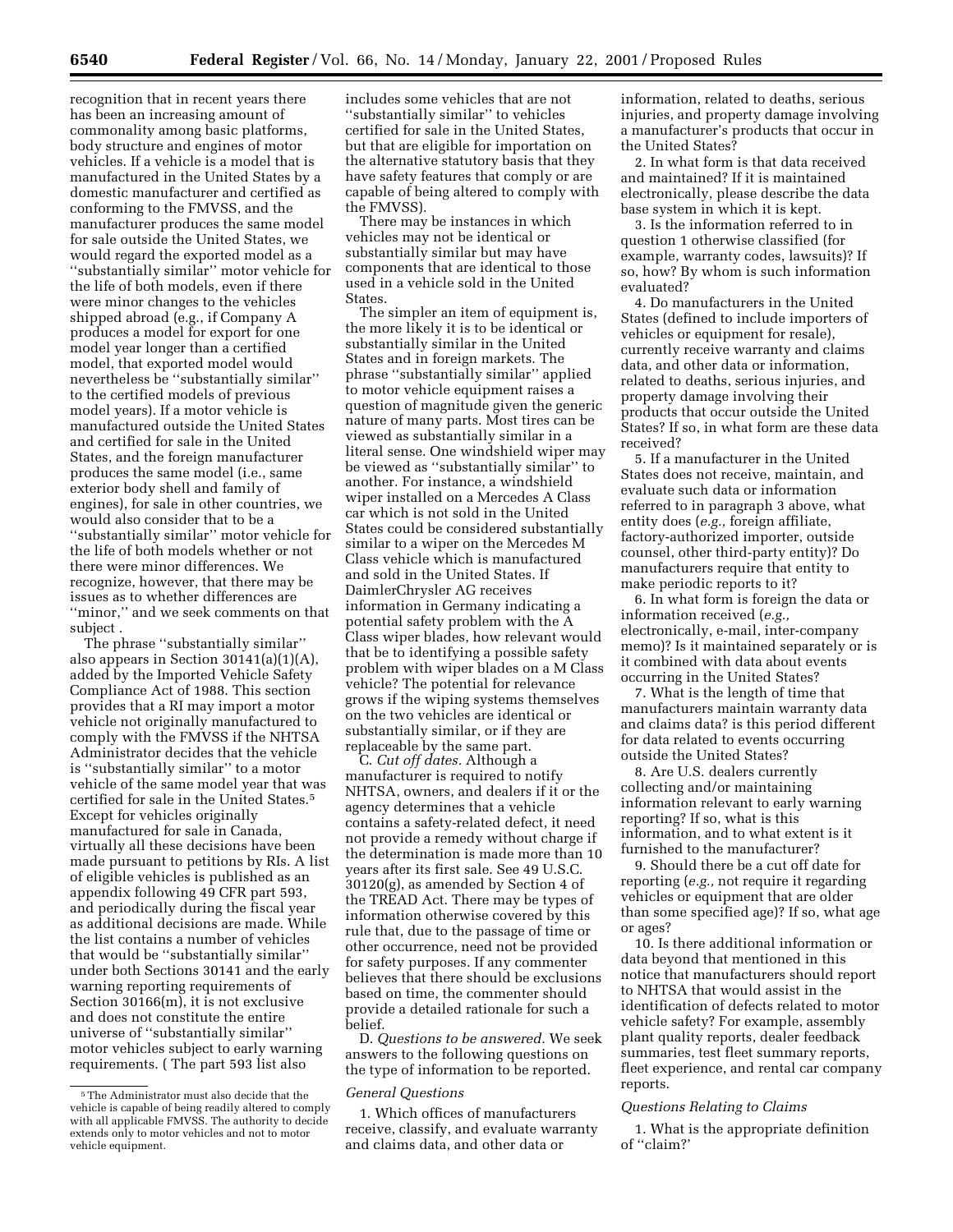2. What information should be submitted (*e.g.,* just the number of claims by make, model year and component or system, or more information, including summaries and names of complainants)?

3. Should NHTSA only require the submission if claims are about problems with certain components? If so, which ones?

4. Should information about all claims involving serious injuries or deaths be submitted, or should there be some threshold?

#### *Questions Relating to Warranties*

1. Should warranty data be reported? If so, are there specific categories which should be included or excluded ?

2. How do manufacturers maintain warranty data? How long is it kept? For what purposes is it kept? How do manufacturers review warranty data to identify possible safety concerns?

3. What thresholds, if any, would be appropriate with respect to specific vehicle components, systems, and equipment items, below which warranty information would not have to be reported to NHTSA? Should there be different thresholds for different components or systems?

4. Should thresholds be based solely on claims rates, or should there be some absolute number of claims that would trigger a reporting requirement?

5. What sorts of warranty information should be reported (*e.g.,* make, model, model year, component)?

6. Are there warranty codes common to the motor vehicle industry? Passenger car industry? Heavy truck industry? Motor home industry? Child seat industry? Etc.?

7. Should we require warranty data to be submitted using standardized codes? If so, what level of standardization would be appropriate?

8. In what form should we require warranty information to be submitted?

#### *Questions Relating to Lawsuits*

1. What information should be provided about lawsuits?

2. Should information be provided about each lawsuit involving an alleged defect?

3. If not, what threshold would be appropriate? Should there be different thresholds based on the component or system involved?

#### *Questions Relating to Design Changes*

1. Should information about design changes be provided? If so, should all changes be covered or just or only those relating to specified components or systems important to vehicle safety? If so, which components or systems?

2. Should different considerations apply to prospective-only running changes than to changes to service parts?

### *Questions Relating to Deaths and Serious Injuries*

1. What systems for characterizing the seriousness of injuries are used in countries other than the United States? How do they relate to the AIS system?

2. Are the AIS3 ''serious'' criteria appropriate as indicia of ''serious injury''? If not, what criteria are appropriate?

3. How shall it be determined whether a claim pertaining to an injury pertains to a serious injury? What assumptions should be made? If an initial claim does not allege a ''serious'' injury, should the manufacturer be required to report the claim later if it learns that the injury was serious or alleged to be serious?

4. Would manufacturers find it less burdensome to report to NHTSA all allegations of injury caused by a product defect?

5. How and to which office of a manufacturer are deaths and serious injuries reported? Is the answer different with respect to incidents that occur in foreign countries?

#### *Questions Relating to Property Damage*

1. What data should manufacturers include as ''aggregate statistical data''?

2. What type of statistical data relating to property damage (including fire and corrosion) do manufacturers maintain? What corporate office is responsible for their maintenance? Is the answer different with respect to incidents and claims in foreign countries?

3. How is this data maintained by manufacturers? How is it used?

4. How should this data be submitted to NHTSA to best provide an early warning of potential safety defects?

#### *Questions on Internal Investigations*

1. Should a manufacturer be required to report information on active investigations that it has initiated with respect to potential defects in its vehicles or equipment? How, if at all, should it be determined that these are safety related? What is the extent to which this information should be reported?

2. What is an appropriate definition of an internal investigation that should be reported to NHTSA?

3. Should manufacturers be required to report such investigations as soon as they are commenced? If not, at what point should the investigation be reported to NHTSA?

### *Questions on Customer Satisfaction Campaigns, Etc.*

1. Should ''customer satisfaction campaigns,'' ''consumer advisories,'' ''recalls'' or ''other activities involving the repair of motor vehicles or motor vehicle equipment'' be defined in NHTSA's regulation, and, if so, what would be an appropriate definition for each of these terms?

2. How many and what kind of customer satisfaction campaigns, consumer advisories, recalls, or other activity involving repairs have occurred since January 1, 1998, that were not required to be reported to NHTSA under 49 CFR 573.8? Indicate whether these occurred in the United States or foreign countries. Please submit a copy of all communications provided to consumers or dealers with respect to each such campaign, advisory, recall, or other activity.

### *Questions on Identical and ''Substantially Similar'' Motor Vehicles and Equipment*

1. Is the word ''identical'' understood internationally, or do we need to define it? If so, how?

2. How should a manufacturer determine if a vehicle sold in a foreign country is ''substantially similar'' to vehicles sold in the United States? Is it enough that the vehicles share the same platform and/or engine family? If not, why not?

3. How should ''substantially similar'' motor vehicle equipment be defined? Would the definition be different with respect to individual parts, component parts, assemblies and systems? Other than tires and off-vehicle equipment (such as child seats), should the definition be restricted to replacement equipment for substantially similar motor vehicles?

#### *Questions on Field Reports*

1. What is an appropriate definition for "field report"?

2. In the context of field reports for which information is to be provided, should there be a list of systems, parts, and components that are safety related? Should it be the same as the list for warranty claims and other claims?

3. Do manufacturers screen field reports for safety-related information? If so, what are their systems and how do they work?

4. How do manufacturers process and maintain field reports? Is all information entered into computers?

5. What information regarding field reports should be provided NHTSA? Should there be a numerical or rate threshold before field reports must be provided?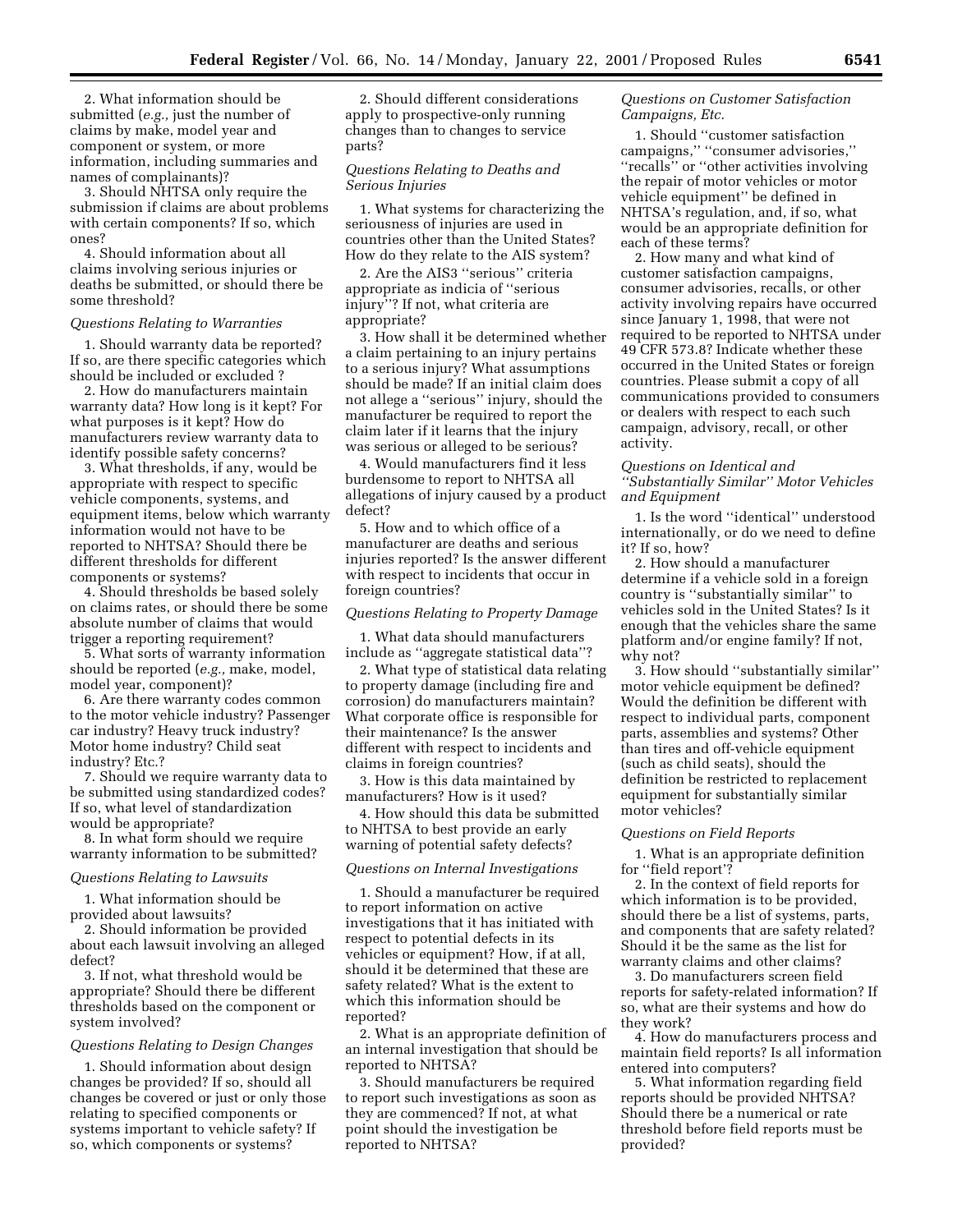## **V. When should information be reported?**

Section  $30166(m)(3)(A)$  and  $(B)$  state that the information covered by those paragraphs shall be reported ''periodically or upon request'' by NHTSA. Section 30166(m)(3)(C) states that the information covered by that paragraph shall be reported ''in such manner as [NHTSA] establishes by regulation.''

A. *Periodically.* The statute authorizes us to require periodic reporting by manufacturers of information related to the early warning of defects. Some types of information may be more significant than other (*e.g.,* deaths allegedly caused by safety defects) and justify a more frequent period of reporting than other types.

1. *Upon receipt of information*—We are considering proposing that any manufacturer of motor vehicles or motor vehicle equipment report to us within two weeks of its receipt of information alleging or demonstrating that a fatality has occurred due to a defect in one of its products. This would be an episodic report providing certain information when the manufacturer receives it, rather than a report containing information that accumulates within a specific period of time.

2. *Monthly.* Problems arising in certain types of motor vehicles or equipment may require more frequent reporting than others, especially where an accumulation of claims or warranty data has reached whatever threshold for reporting that we eventually set. Defectrelated information concerning school buses, emergency vehicles, child restraints, automatic restraint systems, seat belts, and fuel systems seems critical to us. We may require reporting of information in these categories on a monthly basis. This information would be due in our offices on a specified day (*e.g.,* the 15th day) following the end of each calendar month.

We might also require manufacturers of vehicles and equipment to report to us monthly if they learn of an incident in which it was alleged that the vehicle or equipment of the manufacturer caused or contributed to an injury that required the hospitalization of any person for more than observation.

Although the consequences may vary, it is also important for us to be aware promptly of failures of remedies that have been implemented to address safety-related defects and noncompliances, since the components or systems involved have already been determined to create a safety problem. Therefore, reports of such problems

might also be required on a monthly basis.

3. *Quarterly.* Reporting other types of safety-related data might be on a quarterly basis. These data might include aggregate statistical data, warranty claims related to other components, and claims/lawsuits alleging fires. These reports would cover the calendar quarters of a year and be submitted by a specified day following the end of the reporting quarter (*i.e.,* a report for information received from January 1 through March 31 would be due sometime in April). This is the same schedule of reporting that we have established under 49 CFR 573.7 for the reporting of information about safety recalls.

B. *Upon NHTSA's request.* The TREAD Act requires all manufacturers to provide information and data relevant to early warning when NHTSA requests. Such a requirement complements NHTSA's pre-TREAD authorities to request safety-related information as part of our investigations.

C. *Questions to be answered.* We seek answers to the following questions relating to when information should be reported. In responding to each of the following questions, please provide specific recommendations, and the rationale for each recommendation.

1. Should reporting frequency vary depending on the type of information (*e.g.,* deaths, injuries, warranty rates, complaints, etc.)? If so, what is an appropriate frequency for each type?

2. Should reporting frequency vary depending on the type of vehicle or equipment (*e.g.,* passenger car, bus, child seats or other equipment)? If so, what is an appropriate frequency for each type?

3. Should reporting frequency vary depending upon the component or system involved (*e.g.,* air bag, child restraint, seat belt assemblies, brakes)? If so, what is an appropriate frequency for each?

4. Should manufacturers of particular equipment, such as off-vehicle and accessory equipment, be required to report data on a periodic basis, or only if they receive certain information such as claims alleging deaths or serious injuries involving their products?

#### **VI. How Should Information Be Reported?**

At the present time, we have limited knowledge about early warning information that manufacturers, particularly equipment manufacturers, receive, in what form it is received, and how, if at all, they route, code, maintain, and review the information. We believe that it is likely that the types of

information to be reported under Section 30166(m)(3) are kept in a variety of manufacturer computer systems and formats. Some manufacturers probably use different computer systems for different types of information, and some may not be computerized at all. To be able to use this information efficiently, NHTSA will have to maintain it in computer systems that can read and incorporate the information into a standardized set of data fields, definitions, and codes. We seek comments on the best ways to assure that NHTSA can do this.

In our view, the early warning provisions contemplate that manufacturers must do more than merely provide raw information and data. Section 30166(m)(3) states that the information reportable to NHTSA is ''information which is received by the manufacturer derived from foreign and domestic sources.'' One meaning of "derive" is "to reach or obtain by reasoning; deduce; infer'' (Random House Compact Unabridged Dictionary, Second Special Edition (1996), p. 536). The aspects of reasoning, deduction, and inference in the definition of ''derive,'' in our view, authorize a rule that requires a manufacturer to process, organize, and to some degree analyze the raw data and information it has, so that meaningful information is provided. Moreover, it is evident that we may specify the form in which information is reported in order to ensure that it can be efficiently used for its intended purpose of identifying defects related to motor vehicle safety.

NHTSA would expect manufacturers to provide collated and aggregated information by vehicle make, model, model year, and component system, broken down by failure or fault codes. Since it is absolutely essential that NHTSA be able to obtain information in a standardized form, we anticipate identifying relevant codes for reporting purposes.

A possible alternative on which we would appreciate comments would be to have each manufacturer of vehicles or equipment submit a spreadsheet in a specified format with the aggregate number of claims and other information (such as production volumes) by make, model, model year, and component (we would specify which components). The reports would be individually categorized according to the topics discussed above (e.g., injury claims, death claims, lawsuits, incidents). We would then be able to run a computer program to identify spikes or unusual trends in each of these categories.

To assure that manufacturers understand their reporting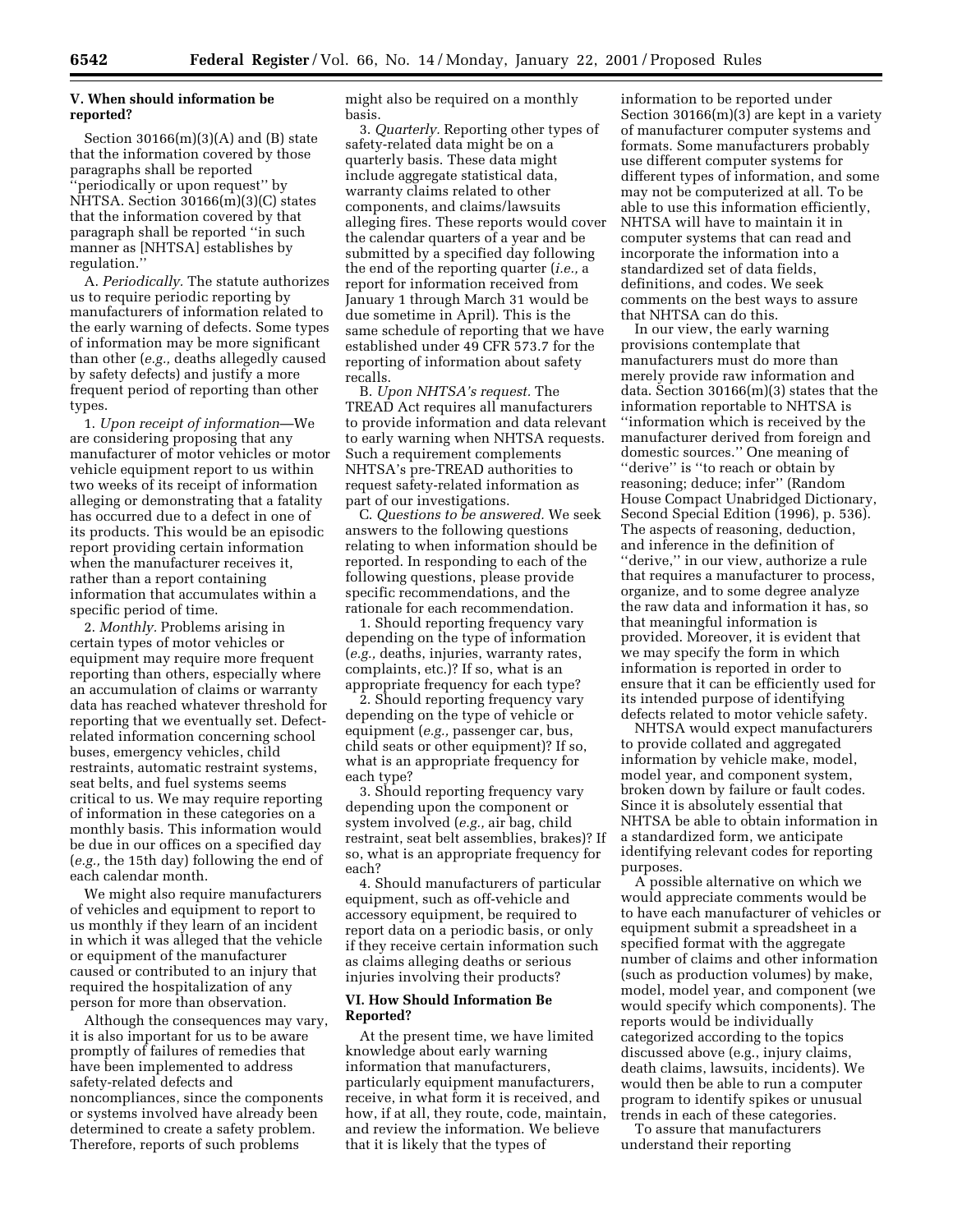responsibilities, we are considering developing a matrix of information with the reporting periods specified from left to right across the top (on bi-weekly, monthly, quarterly) and the type of information to be provided listed in a left-hand column from top to bottom. Thus, under ''Deaths,'' we would place ''X'' in the column whose heading reads ''On Receipt.'' We could develop a separate matrix for each type of manufacturer so that it would know exactly what to submit and when.

*Questions to be answered.* We seek answers to the following questions relating to the manner in which information should be reported.

1. How would manufacturers prefer to report information to us (e.g., hard copy, electronically)? If both, what would be in hard copy? What would be in electronic format? Which electronic format(s) would be preferable?

2. Should information regarding deaths and serious injuries be submitted in the form in which it is received by the manufacturer, the form in which it is entered into a database by the manufacturer, or in some other way?

The following five questions relate to the possible use of a spreadsheet for reporting aggregate information.

1. What do manufacturers understand the term ''aggregate statistical information'' to mean?

2. Is aggregate statistical information regarding claims, deaths and injuries likely to be useful in identifying potential safety-related defects? Would it be too general to be useful?

3. Would this type of aggregate statistical information tend to result in a large number of investigations into issues that are not related to potential safety-related defects?

4. Would the submission of supplemental information beyond the aggregate statistical information be necessary or appropriate to provide NHTSA with sufficient information upon which to decide to open an investigation? What types of such information?

5. If NHTSA needs to submit requests for supplemental information, should the requests be made as part of an investigation? If not, why not? If not, how should NHTSA characterize these requests, and should the requests and responses be made available to the public?

### **VII. How NHTSA Might Handle and Utilize Early Warning Information Reported To It**

A. *Specifications for use of information.* Section 30166(m)(4)(A)(i) and (ii) require that our early warning rule specify how the information

reported to us will be used. Those paragraphs provide:

(A) [NHTSA's] specifications. In requiring the reporting of any information requested by [NHTSA] under this subsection, [NHTSA] shall specify in the final rule  $* * * (i)$  how [early warning] information will be reviewed and utilized to assist in the identification of defects related to motor vehicle safety; [and] (ii) the systems and processes [that NHTSA] will employ or establish to review and utilize such information.

These provisions relate to internal NHTSA matters and are not ordinarily required by the Administrative Procedure Act to be adopted pursuant to notice and comment. Nevertheless, we are seeking public comment on ways to improve our collection, review, and analysis of information and data with the new reporting tools which Congress has given us.

At this point, in the immediate aftermath of the enactment of the TREAD Act, we have only just begun to consider how we might best implement the early warning information and data received, but have formulated no procedures. In part, these procedures will depend upon the form of the rule as we will propose it later this year. They will also depend on the result of the ongoing study of the ''standards, criteria, procedures and methods'' used by NHTSA in determining whether to open a defect or noncompliance investigation that is being conducted pursuant to Section 15 of the TREAD Act. In the NPRM, we will specifically address the matters covered by subparagraphs (i) and (ii) above, and indicate how we propose to amend 49 CFR part 554, *Standards Enforcement and Defects Investigation* (one purpose of which is to inform the public of the procedures we follow in investigating possible safety-related defects). *Questions to be answered.*

1. How should NHTSA review and utilize the information to be submitted under the early warning rule?

2. What system or processes should NHTSA utilize in reviewing this information?

B. *Information in possession of manufacturer.* Section 30166(m)(4)(B), Information in possession of manufacturer, states that our early warning regulations ''may not require a manufacturer of a motor vehicle or motor vehicle equipment to maintain or submit records respecting information not in the possession of the manufacturer.'' There is nothing in the legislative history that amplifies the statutory language. We interpret ''possession'' as meaning not only information in the actual possession of a manufacturer, but also constructive

possession and ultimate control of information, such as information in foreign countries, or information possessed by outside counsel or consultants. We interpret Section  $30166(m)(4)(B)$  as prohibiting us from imposing a requirement that a manufacturer collect data that it does not possess.

A colloquy on the floor of the House does not explain the provision but addressed the need to preserve relevant records:

Mr. Markey: Concern has been expressed that this provision not become a loophole for unscrupulous manufacturers who might be willing to destroy a record in order to demonstrate that it is no longer in its possession. Would [Mr. Tauzin] agree that it is in [NHTSA's] discretion to require a manufacturer to maintain records that are in fact in the manufacturer's possession and that it would be a violation of such a requirement to destroy such a record?

Mr. Tauzin: The gentleman is again correct.

We regard this as encouraging, if not mandating, us to amend our record keeping regulations in 49 CFR part 576 to assure that records covered by the early warning regulation are kept for an appropriate length of time. We note that part 576 currently applies only to vehicle manufacturers. Consistent with the above colloquy, we intend to expand its applicability to manufacturers of at least certain types of equipment.

Further, we intend to adopt a requirement to assure that manufacturers that are currently collecting information that would be reportable under the early warning requirements do not cease collecting it.

 $\bar{C}$ . Disclosure. Section 30166 $(m)(4)(C)$ , Disclosure, states that:

None of the information collected pursuant to the final rule . . . shall be disclosed pursuant to section 30167(b) unless the Secretary determines the disclosure of such information will assist in carrying out sections 30117(b) and 30118 through 30121.

We believe that section 30166(m)(4)(C) will have almost no impact. Historically, requests by the public for information that have submitted to us have been addressed under the Freedom of Information Act (FOIA), 5 U.S.C. 552. Section 30167(b), Defect and noncompliance information, provides for disclosure of information related to a defect or noncompliance that we decide will assist us in carrying out Sections 30117(b), Maintaining purchaser records and procedures; Section 30118, Notification of defects and noncompliance; Section 30119, Notification procedures; Section 30120, Remedies for defects and noncompliance; and Section 30121, Provisional notification and civil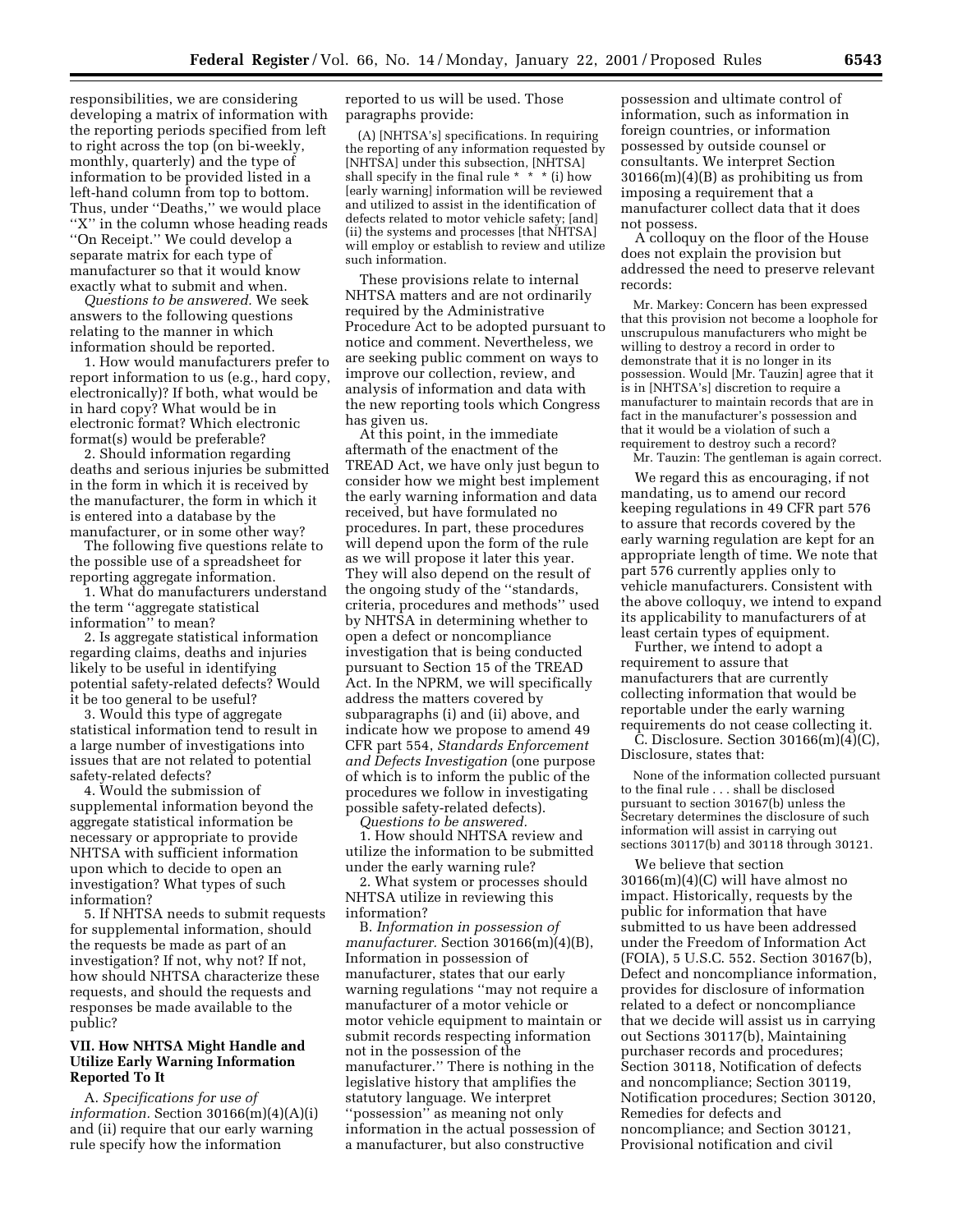actions to enforce. Historically, NHTSA has not invoked Section 30167(b) in deciding to release information to the public.

In signing H.R. 5164 on November 1, 2000, the President stated that he was directing us ''to implement the information disclosure requirements of the [TREAD] Act in a manner that assures maximum public availability of information.'' As a practical matter, we do not interpret Section 30166(m)(4)(C) as affecting the current policies and practices applicable to the disclosure of information to the public.

The primary differences between pre-TREAD Act and post-TREAD Act reporting are likely to be in the mechanisms for reporting and amount of information reported. Before the TREAD Act, other than material submitted pursuant to 49 CFR 573.8, information in NHTSA's possession relating to a possible defect that was not the subject of an ongoing investigation was primarily in the form of consumer complaints. Under the TREAD Act, information will also be generated through periodic reports to NHTSA of information that a manufacturer might not otherwise have disclosed unless specifically asked by NHTSA to provide it. However, most of this information is likely to be similar to the types of information that NHTSA regularly obtained during its investigations pursuant to information requests or special orders.

The TREAD Act does not affect the right of a manufacturer to ask for a determination that information it may report to NHTSA is confidential.

D. *Burdensome requirements.*

Section 30166(m)(4)(D), Burdensome requirements, requires that the final rule:

shall not impose requirements unduly burdensome to a manufacturer or a motor vehicle or motor vehicle equipment, taking into account the manufacturer's cost of complying with such requirements and [NHTSA's] ability to use the information sought in a meaningful manner to assist in the identification of defects related to motor vehicle safety.

On the basis of this ANPRM, manufacturers should have a general idea of the types of data and information that they may be required to submit under a final rule. This should allow them to make a tentative assessment of the burdens that compliance may entail and to provide comments.

Some burdens may be relatively infrequent, such as identifying and reviewing relevant warranty codes. Some burdens may be mostly one-time events, such as programming computer programs. Other burdens may be

periodic, such as reporting warranty information, claims, deaths and serious injuries, and lawsuits.

In light of recent developments, some manufacturers may already be refining existing internal procedures, or developing new procedures, intended to provide them with an earlier warning of potential safety problems. To the extent that these procedures are being developed and implemented as part of a corporate policy and the procedures parallel those that are adopted in the final rule, the burden imposed by a final rule would appear to be lessened.

### *Questions To Be Answered*

While we recognize that we have not proposed specific requirements, we would appreciate comments providing us with cost and burden estimates to the extent possible.

1. What are the estimated startup and ongoing costs (including financial as well as manpower costs) of complying with the early warning reporting requirements discussed in this notice? What is the basis for the estimate?

2. How should NHTSA decide whether particular requirements are ''unduly'' burdensome? Should we balance the burdens against the anticipated benefits of receiving the information in question? If so, how should we perform that balancing?

3. What is the most effective early warning information and least burdensome ways of providing it?

4. Have manufacturers developed or are manufacturers beginning to develop and implement their own early warning reporting procedures in advance of NHTSA's rulemaking? If so, what are these procedures. How do these procedures differ from those discussed in the ANPRM? How are they similar?

#### **VIII. Periodic Review**

Under section 30166(m)(5), NHTSA must specify in the final rule ''procedures for the periodic review and update of such rule.'' Once a final rule amending Part 573 is developed and issued, we anticipate that experience will indicate areas where the regulation ought to be amended, to add or delete information required, and to modify our information-gathering procedures. We would then implement rulemaking to make these adjustments. Accordingly, we plan to amend Part 554 to state that we will review our defect informationgathering procedures at least once every four years. It is likely that the initial review will be sooner than that period.

### **IX. Rulemaking Analyses**

*Executive Order 12866 and DOT Regulatory Policies and Procedures;*

*Unfunded Mandates Reform Act of 1995.* This advance notice was not reviewed under Executive Order 12866 and the Department of Transportation's regulatory policies and procedures. Due to the preliminary nature of this document, NHTSA has identified few specific changes that it might propose to its regulations. Further, it has limited current cost information that might be relevant to any potential changes. Accordingly, NHTSA is unable now to evaluate the economic impacts that this rulemaking might ultimately have. At this time, it does not appear that the rule resulting from this rulemaking will be significant. However, NHTSA will reassess this rulemaking in relation to the Executive Order, the DOT Regulatory Policies and Procedures, the Unfunded Mandates Reform Act of 1995 (Pub. L. 104–4) and other requirements for analyzing rulemaking impacts after using the information received in response to this advance notice to select specific proposed changes. To that end, the agency solicits comments, information, and data useful in assessing the impacts of making changes as specified in Section 3(b) of the TREAD Act as discussed in this document.

*Regulatory Flexibility Act.* NHTSA has considered the impact of this rulemaking action in relation to the Regulatory Flexibility Act (5 U.S.C. Sec. 601 *et seq.*). Most manufacturers of motor vehicles and motor vehicle equipment are not small entities. We have asked manufacturers of motor vehicles and motor vehicle equipment to specifically comment on the burdens that might be imposed upon them by compliance with Section 3(b) of the TREAD Act. The final rule will not impose new substantive requirements, but will require new reporting. However, the requirements have not been delineated. Accordingly, no regulatory flexibility analysis has been prepared at this time.

*Executive Order 13132 (Federalism).* Executive Order 13132 on ''Federalism'' requires us to develop an accountable process to ensure ''meaningful and timely input by State and local officials in the development of ''regulatory policies that have federalism implications.'' The E.O. defines this phrase to include regulations ''that have substantial direct effects on the States, on the relationship between the national government and the States, or on the distribution of power and responsibilities among the various levels of government.'' A final rule based upon this ANPRM, would regulate the manufacturers of motor vehicles and motor vehicle equipment,